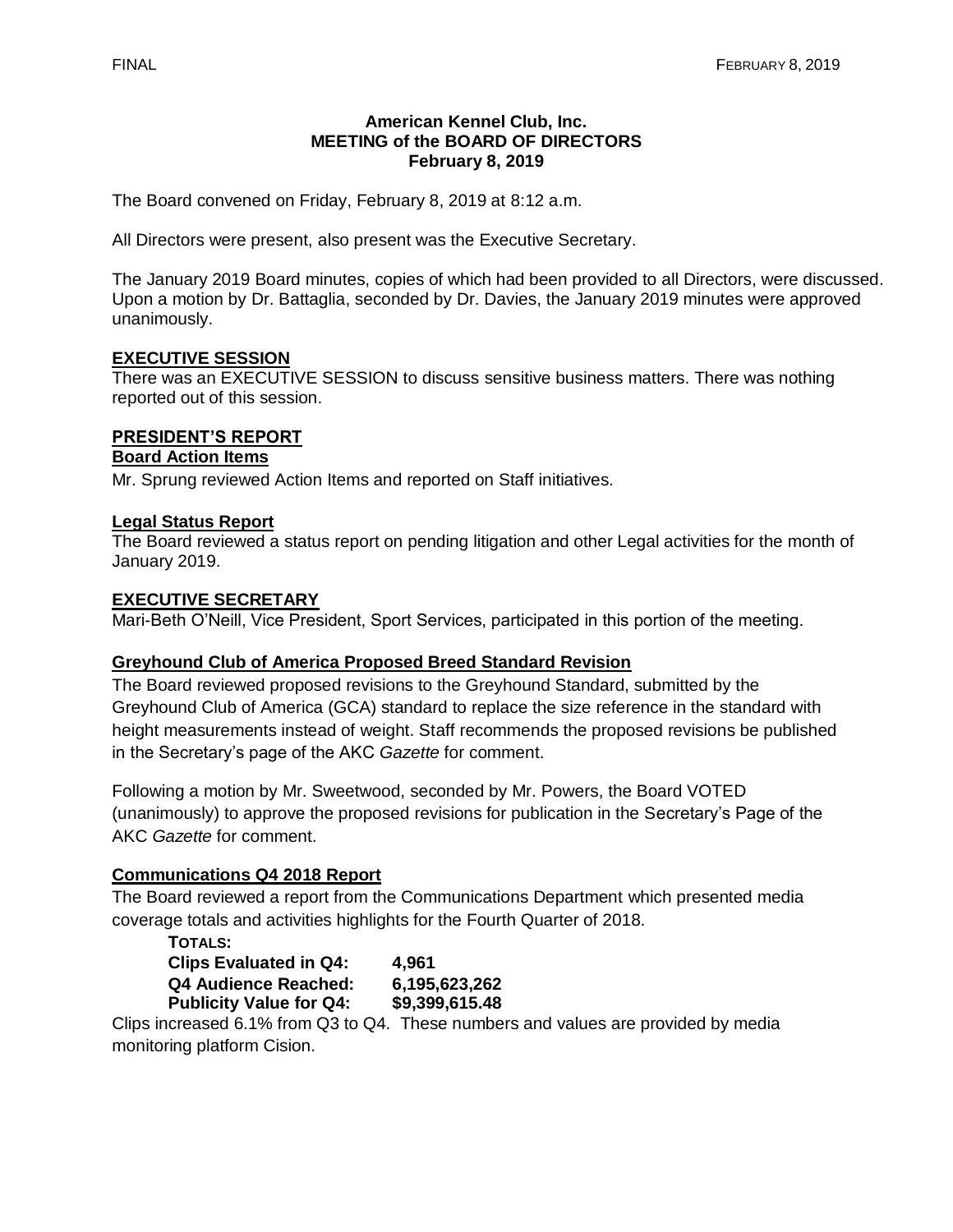#### Select Media Coverage:

| <b>Date</b> | <b>Media Outlet</b>      | <b>Subject</b>                   | <b>Audience</b> |
|-------------|--------------------------|----------------------------------|-----------------|
| 12/27       | <b>WNBC-TV</b>           | AKC Museum of the Dog            | 104,000         |
| 12/26       | am New York              | AKC Museum of the Dog            | 460,152         |
| 12/15       | The Weather<br>Channel   | <b>AKC National Championship</b> | 251,008         |
| 12/14       | <b>WKMG News 6</b>       | <b>AKC National Championship</b> | 15,459          |
| 12/13       | Good Day Orlando         | <b>AKC National Championship</b> | 8,048           |
| 11/23       | Staten Island<br>Advance | <b>AKC Meet the Breeds</b>       | 1,503,494       |
| 11/21       | Yahoo! Finance           | <b>AKC National Championship</b> | 1,834,222       |

• Aggressive PR campaign for the AKC National Championship presented by Royal Canin culminated with the event mid-December.

- o Placements include a segment on *Good Day Orlando* with Dr. Jerry Klein, an inprint piece with the *Orlando Sentinel*, broadcast coverage on *WKMG News 6, WOFL,* and *WESH 2 News,* among others.
- o Winner interview secured on *Good Morning America* and *FOX & Friends* after show airing in January 2019.
- Distributed 17 press releases to appropriate media outlets.
- Weekly "AKC Tips" articles written for McClatchy-Tribune reaching **600** newspapers, including the *Chattanooga Times Free Press*, *Dayton Daily News*, *Duluth News-Tribune*, *Fresno Bee*, *Idaho Statesman*, *Kingsport Times-News* and *Rochester Democrat and Chronicle*, among others.
- Posted 46 new videos to YouTube including 2018 AKC National Championship promos and highlights, AKC Live! videos, AKC Humane Fund, and Vet tips with Dr. Klein.
- AKC Responsible Dog Ownership Days continued successfully with events held by AKC clubs and dog related organizations nationwide.
- Worked with AKC Reunite to create press materials to promote unveiling of trailers through their Pet Disaster Relief program and completed outreach to clubs and media outlets in areas affected by the hurricanes and fires to inform them that AKC and AKC Reunite were there to help.
- Created a survey for the All-Breed Clubs Best Practices Subcommittee on Community Outreach and distributed to clubs.
- "AKC Communicates" newsletter distributed weekly drives traffic to akc.org.
- Vet's Corner continued:
	- o Actively creating relevant content to populate Vet's Corner
	- o Optimizing SEO & Social components of Vet's Corner articles
	- o Drafted an editorial calendar to plan content for 2019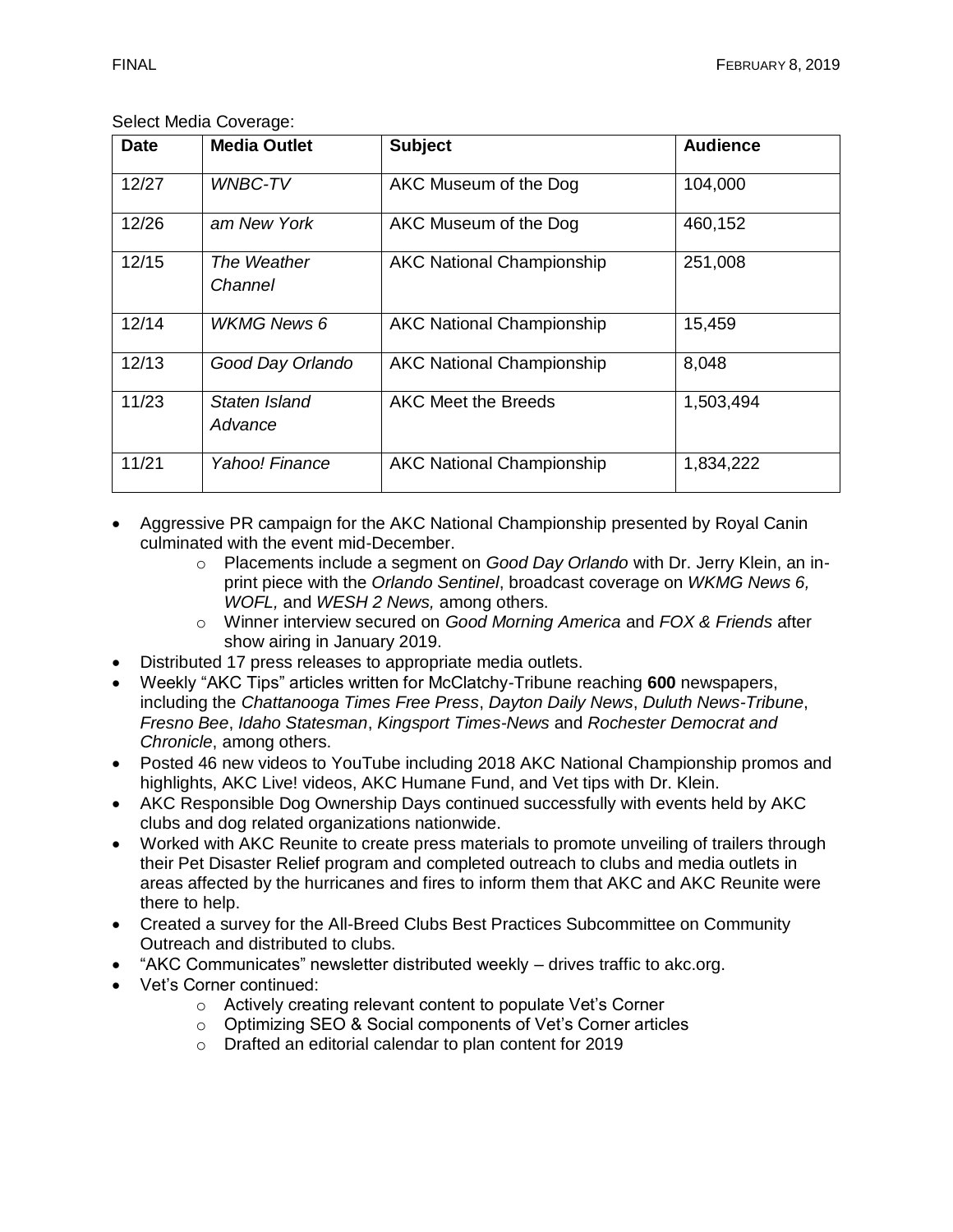## Sentiment Over Time



# **Education Annual Report 2018**

The Board reviewed a memo that provided an annual report of the work completed by the Education Department in 2018.

In 2018, the AKC Canine College created and launched fifteen courses and exams and gathered more than 9,000 assets for courses that will be developed in 2020.

## **Canine College**

• The number of Breed Courses launched in 2018 nearly doubled that of 2017. Breed Courses launched in 2018:

| Dalmatian                  | January 2018     |
|----------------------------|------------------|
| American Hairless Terrier  | January 2018     |
| Otterhound                 | January 2018     |
| Portuguese Podengo Pequeno | February 2018    |
| Glen of Imaal              | February 2018    |
| Anatolian Shepherd         | March 2018       |
| Norwegian Buhund           | March 2018       |
| Chinese Shar-pei           | <b>June 2018</b> |
| Siberian Husky             | March 2018       |
| Sealyham Terrier           | May 2018         |
| Azawakh                    | June 2018        |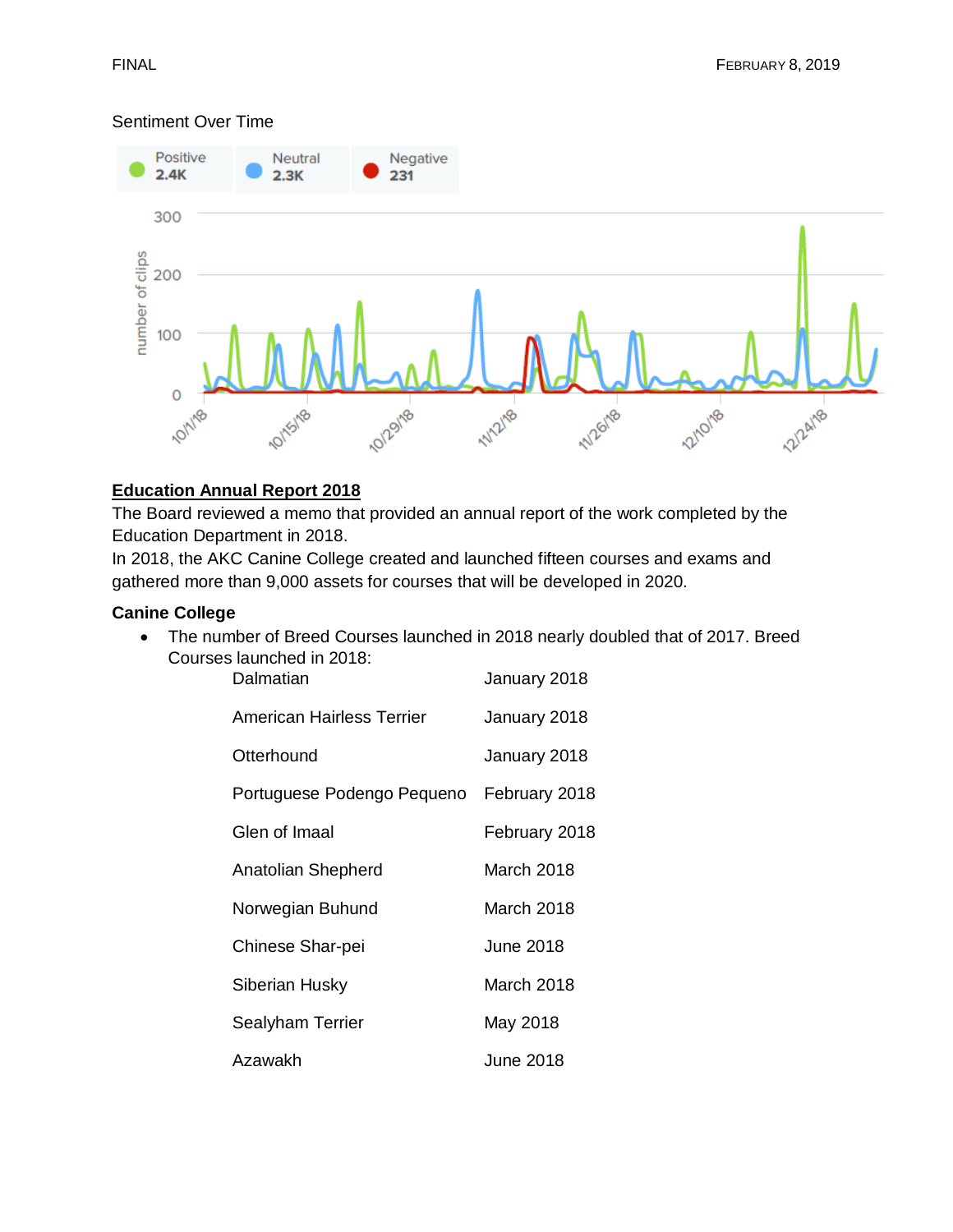| Dachshund  | <b>July 2018</b> |
|------------|------------------|
| Pumi       | <b>July 2018</b> |
| Shiba Inu  | <b>July 2018</b> |
| Bergamasco | December 2018    |

- The Canine College now has over 15,000 learners and 437 courses and exams available for Conformation and Performance Judges, Breeders, Groomers, and the general public.
- Across all breed courses, ninety-two percent report in the course evaluations that they would recommend the course to others.
- Six Herding exams and a Lure Coursing exam were also added to the Canine College.
- At any one time the Canine College Team is collaborating with 25+ Parent Clubs on the development of future breed courses.

At the 2018 National Championship, 31 breeds participated in asset gathering with approximately 9,000 photos taken, 30 hours of movement video filmed, and 44 hours of Judge and Breed Expert interviews and Hands-on Breed Exams recorded.

# **Public Education**

- Hosted an art contest for K-12 schools in Orange County, Florida to coincide with the AKC National Championship. More than 300 entries were received, and more than 284 students, parents and teachers were welcomed to the National Championship.
- Four hundred and ninety-seven children from eight youth organizations (4-H, American Heritage Girls, Camp Fire, Trail Life USA, Frontier Girls, Boy Scouts, Girl Scouts, and The Boys and Girls Club) participated in the 2018 National Championship Patch Program. More than 1,100 additional attendees came with these Patch Program participants.
- The Patch Program hosted by Clubs at their events throughout the year grew by 600%.

Several new programs were added in 2018:

#### **Character Education**

- o The AKC Canine Character Education Program is a complete character education unit designed for schools. The goal of this program is to provide schools with a quality character education program that results in measurable improvement in student behavior and peer relationships. AKC Public Education provides all lesson plans, activities and resources.
- $\circ$  In this program, children will take a short personality quiz which will identify the breed of dog with which they share the most character traits. This allows children to make a real-world connection to the idea of character and gives them a familiar lens with which to view each trait by learning about a dog that exhibits that trait. Each month, students focus on a different trait. Students will discuss what the trait means, see an example of what the dog looks like, and are encouraged to demonstrate the trait throughout the month. Finally, each student will have a chance to be recognized, along with "their" purebred dog, for embodying a particular trait.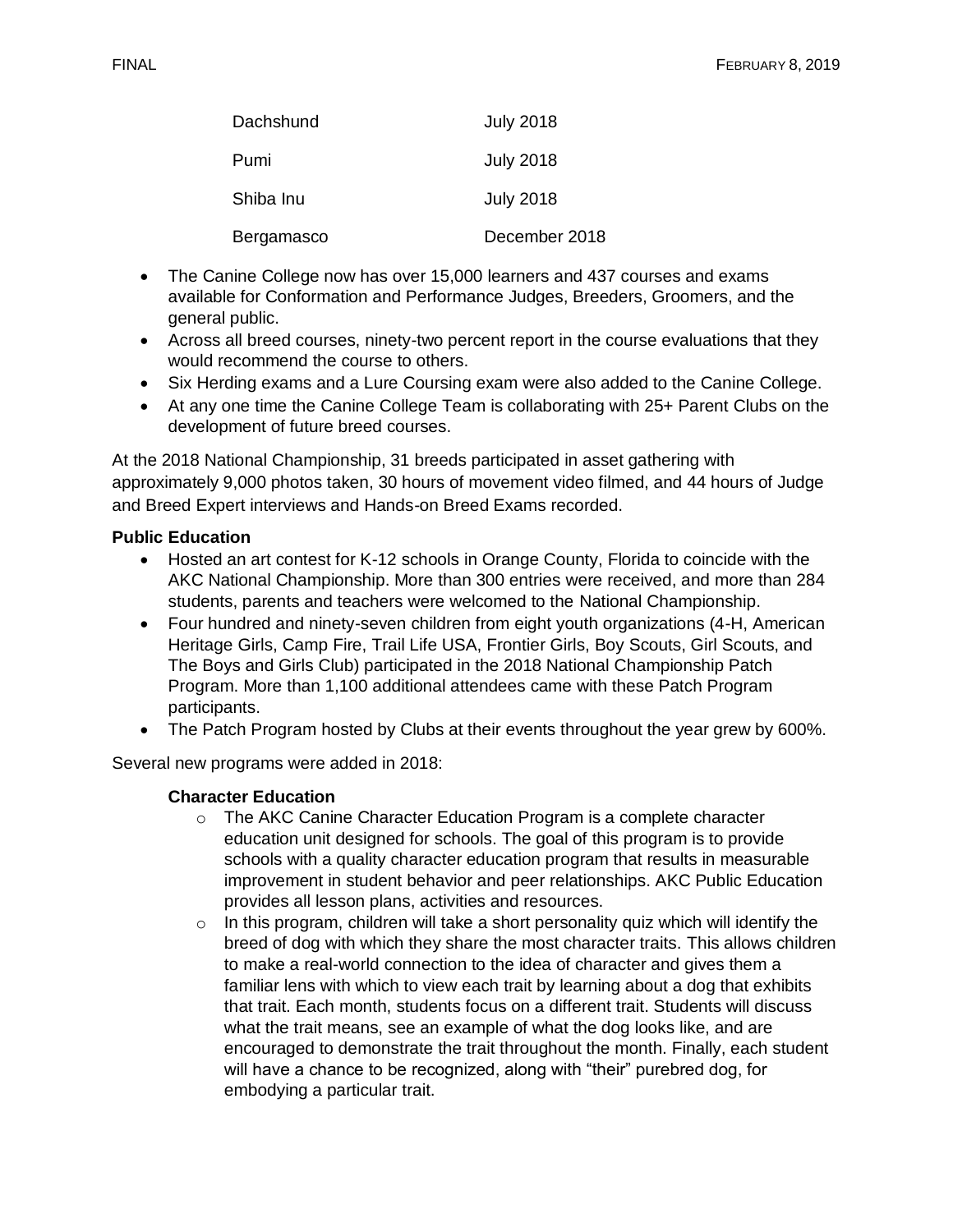$\circ$  The Matanuska-Susitna Borough School District in Palmer, Alaska consisting of 47 schools and 18,800 students is the first to incorporate the AKC Character Education Program.

## **AKC Canine Clubs**

 $\circ$  The AKC Canine Club is an after-school club for dog lovers that is hosted by a teacher or youth group leader at schools, libraries or community organizations. The AKC Canine Club is designed to include students who own a dog, have an interest in owning a dog, or just love dogs in general. The club teaches students about responsible dog ownership, training, canine science, canine jobs and more. All lesson plans, resources and materials are provided by AKC Public Education.

## **Junior Mentor Program**

 $\circ$  The Junior Mentor Program was developed in collaboration with Sports Services to connect enthusiastic, experienced and caring Juniors with Juniors that are interested in learning more about the sport and/or improving their skills.

## **Junior Ambassador Program**

 $\circ$  The AKC Junior Ambassador program was created in collaboration with Sports Services. The Program aims to more fully engage Juniors in the sport of purebred dog, as well as give clubs more resources to engage Juniors in these areas. In order to be eligible to be a Junior Ambassador, a Junior must complete at least six activities from the list provided. Juniors that successfully complete the requirements are eligible to receive a Junior Ambassador pin.

#### **AKC Education Webinar Series**

- $\circ$  Launched in June 2018, AKC Education Webinars are offered 1-4 times per month.
- o Typically, over 150 attendees tune in to learn more from AKC Staff.
- o Topics were initially determined by a survey sent to All-Breed and Parent Club Presidents, Secretaries, and Delegates. New topics are added to the schedule based on suggestions and questions from webinar participants, or when an AKC Department determines that there is a need.

The AKC Education Webinar Series topics and schedule are available here: <https://www.akc.org/public-education/akc-education-webinar-series/>

# **Government Relations 4th Quarter 2018 Update**

The Board reviewed a report from the Government Relations Department which is part of a series of regular informational updates on the Government Relations Department. The memo provided an update for the fourth quarter of 2018 and a status update on current department activity, major projects, significant legislative issues and accomplishments in 2018.

#### **2018 YEAR-END UPDATE**

Legislative/Regulatory Tracking: At of the end of 2018, the AKC GR team had reviewed, monitored and taken necessary action on more than 2,100 pieces of legislation that could impact responsible dog ownership, the health and wellbeing of dogs, the rights of dog owners, and/or the interests of the American Kennel Club.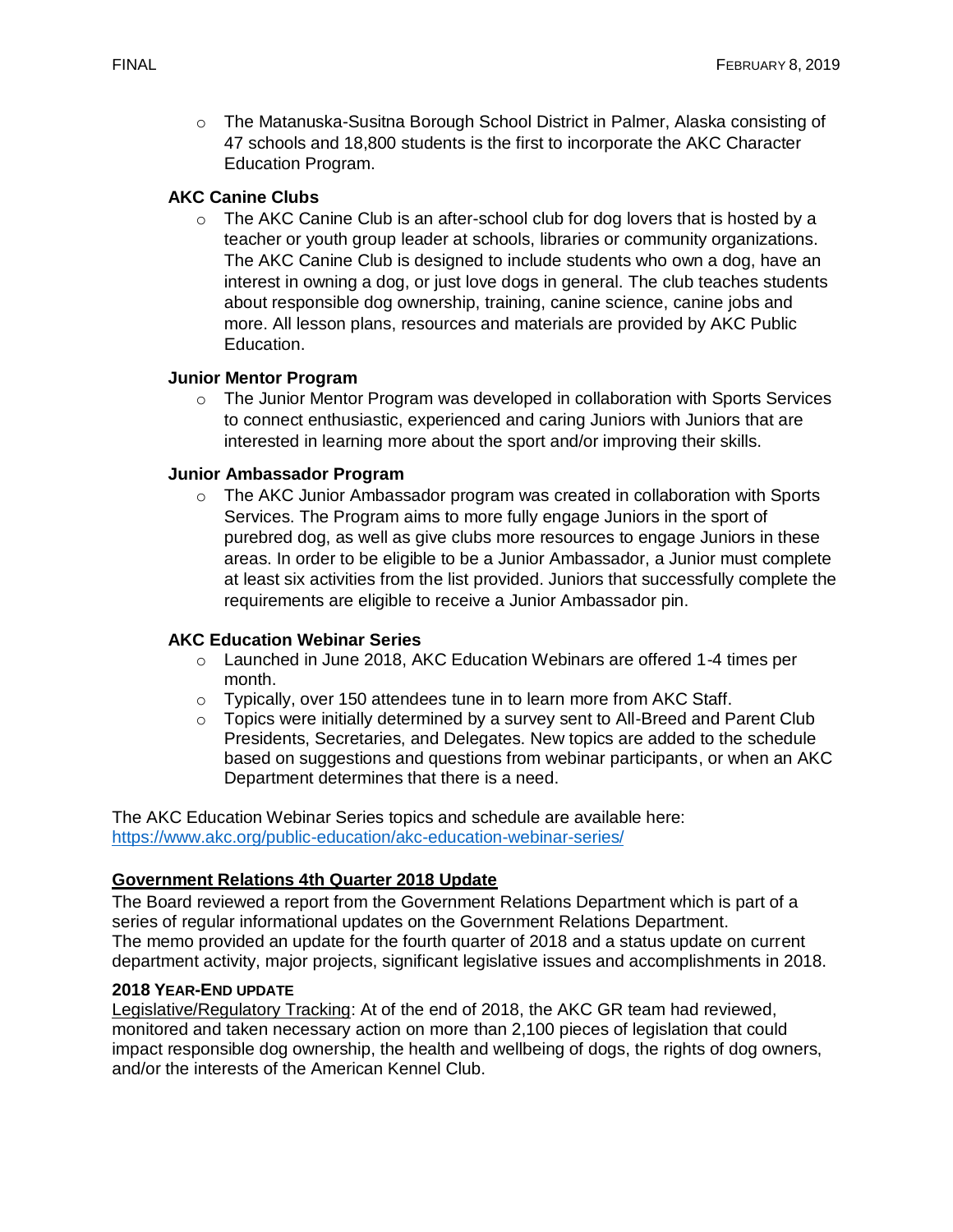#### **Federal 2018 Trends and Key Issues**

AKC GR worked extensively on Capitol Hill this year on several important federal programs and legislative initiatives benefitting dogs, dog owners, and breeders, including tracking 86 bills that were introduced in the 2017-2018 session.

A significant victory was language included in the Farm Bill, which as signed by the President, includes AKC-requested priorities of requiring new reporting on the number of dogs imported into the United States and their health status. This is a significant first step in addressing public health problems associated with the importation of dogs into the United States.

The Farm Bill also included language from the Pets and Women's Safety Act, which adds protections for pets owned by victims of domestic violence, sexual assault and dating violence. The law creates a program to award grants to entities such as domestic violence shelters to assist victims in seeking shelter with a pet. This program is similar to [a program established by](https://www.akchumanefund.org/)  [the AKC Humane Fund](https://www.akchumanefund.org/) a decade ago to provide support to domestic violence shelters so that victims can seek shelter with a pet that may be endangered in a domestic violence situation.

AKC has also played a key role by working with Congress, TSA, and other organizations, on a program to encourage production of domestically-bred detection dogs for federal, state and local law enforcement to close a vital security loophole and keep our country safe. (See legislative successes for more details.)

Another emerging federal issue relates to the use of service dogs. Issues include definitions of service dogs, service dog training, the rights of service dog users, and how should those who misrepresent pets as service dogs should be held accountable. AKC has been working closely with lawmakers, businesses, airlines, and members of the disability and service animal community to address these important issues. In June, AKC also provided formal written comments to the U.S. Department of Transportation on an Advanced Notice of Proposed Rulemaking: Traveling by Air with Service Animals (DOT-OST-2018-0068).

## **State and Local 2018 Trends and Key Issues**

The volume of legislation tracked in 2018 on the state, county, and local levels (approximately 2100 bills total) is consistent with the number of measures in 2017 but represents a significant increase in the volume of legislation tracked even five years ago. It is clear that animal issues are on the minds of many activists and lawmakers throughout the United States.

On the state level the most common issue addressed was "animal cruelty". The term "cruelty" is being defined increasingly broadly and includes issues that previously would have been defined as breeder licensing, tethering, or other ownership/husbandry requirements. Some of these measures increase penalties or making clarifying changes. Others, such as Vermont Senate Bill 123, provide animal shelter and rescue organizations that assist in cruelty investigations or seizure of animals with immunity from liability for civil damages unless the care and treatment constituted gross negligence. (See chart, p 12, for breakdown by topic.)

Upcoming Legislative Conferences: GR staff are planning for conferences in Washington DC, April 30 – May 1, in conjunction with National Purebred Dog Day 2019 events at the national capitol as well as a national conference in Raleigh, NC; and a possible tri-state conference in the Southern New York area.

Legislative Testimony/Advocacy: Since September, regional staff and legislative analysts have provided written and/or oral testimony at some 50 hearings around the country on a broad range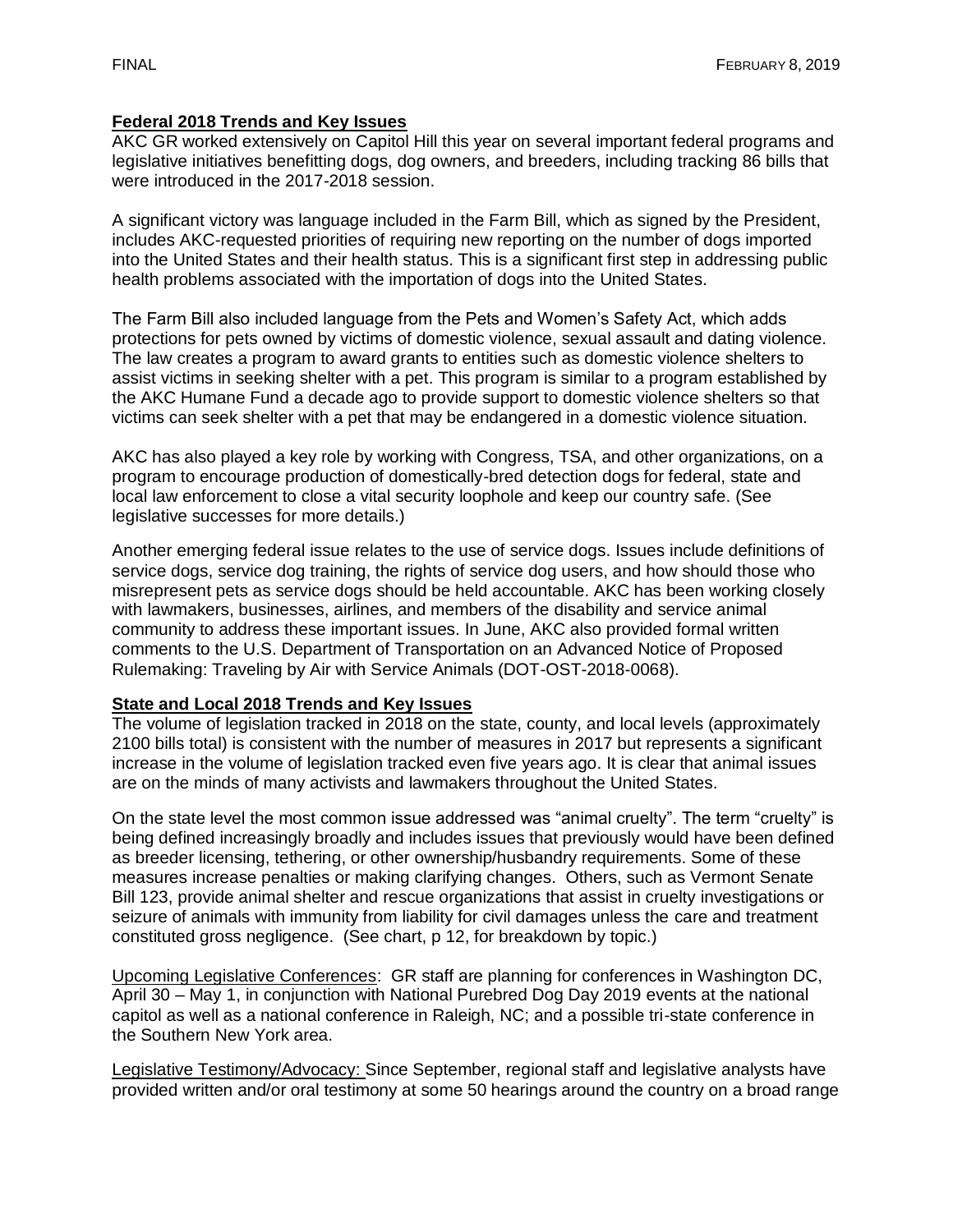of topics ranging from breed-specific bans and mandatory spay neuter, to breeder licensing and regulation, to fake service dogs, grooming, pet choice and other issues.

Legislator/Policymaker Conferences and Outreach Events: Throughout the year, AKC Staff sponsors educational booths, policy discussion and/or provide sponsorship at a series of major legislator/policymaker conferences. These conferences, which host large numbers of lawmakers, provide a unique opportunity to raise awareness about AKC, speak one-on-one with policymakers, offer legislative/policy solutions and model laws. In November, GR staff attended the National League of Cities annual conference, in Los Angeles, CA, once again hosting one of the most popular informational booths at the event. GR team members made excellent contacts with legislators from around the country which they are utilizing into the new year.

AKC staff also attended the National Animal Interest Alliance Conference. Staff spoke about legislative initiatives and successes in the AKC detection dog program.

Sheila Goffe provided a presentation to more than 150 state legislators at the Congressional Sportsmens Foundation (CSF) National Assembly of Sportsmens Caucuses. She spoke about the broad and shared impact of animal rights on dog breeding and sportsmens activities. She outlined tips for legislators to use in determining the difference between reasonable and extreme legislative proposals and presented numerous "fact versus fiction" scenarios that legislators are likely to encounter when dealing with animal extremists.

# **MARKETING**

## **Understanding the Demographics of AKC's Sports**

In the interest of better understanding our sports and how best to engage and retain current participants, the Board asked Staff to conduct a survey to gather demographic and psychographic information about the individuals that participate in the various AKC Sports. Staff will design and field the research study such that results will be presented at the April board meeting.

#### **February 2019 - Marketing Updates and Highlights**

A report covering 2018 accomplishments for AKC.org, digital content and social media was presented to the Board.

# **AKC.org**

The year closed on a high with December users and sessions up versus year ago (YAG), +9.3% and +10.3% respectively, positioning the website for continued growth in 2019.

Our organic\* traffic rebound (6.2+ YOY) to 6.9 million sessions in December, can be attributed to

SEO work and a conscious shift in content strategy.

In December 2018 AKC.org hit a new all-time high in organic traffic with 1.6M visits, putting us at +35% over 2017 year, while Marketplace is up +20% over 2017.

#### **Email Marketing**

In 2018 AKC sent 137.6 million emails\* (+10% v 2017) across 1,018 campaigns (+166 v 2017). The increase is primarily due to new mission-based mailings to enhance awareness of AKC.TV, AKC Museum of the Dog, AKC National Championship, AKC Agility and Rally National Championships, and other AKC events (e.g Peach Blossom Cluster, Houston KC).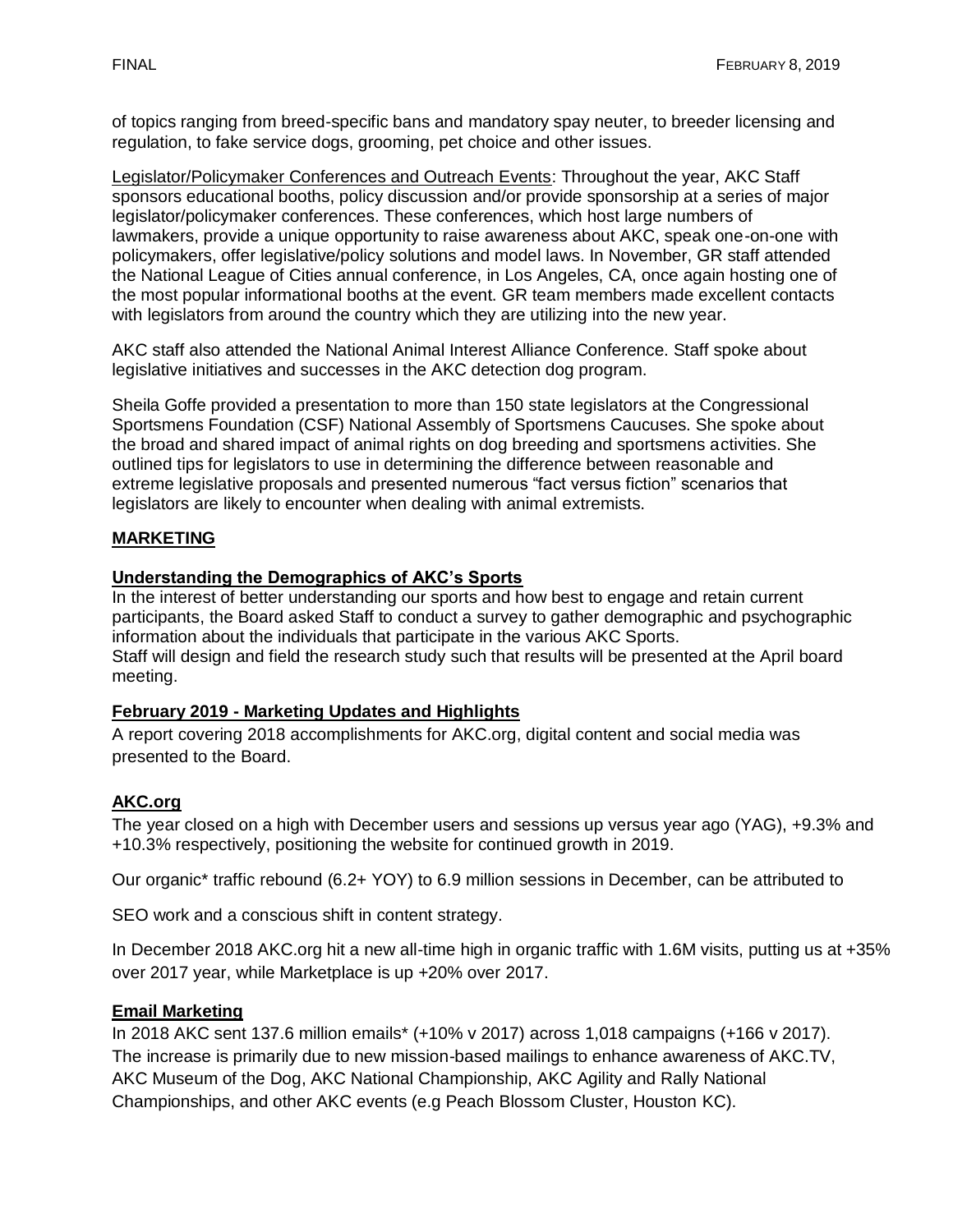#### **AKC Facebook**

Ended 2018 with a total of 3.9M followers. This represents a 2.4% increase year over year.

#### **2019**

Marketing has implemented a "Pillar Program" marketing strategy for 2019, focused on three mission‐based areas:

- Registration and Unique Breeders
- Sports & Events
- AKC Brand Health

Marketing will, in partnership with the different AKC departments, focus its pillar programs on achieving three main objectives:

1.Increase ownership and registration of purebred dogs Become the 1st choice source for breed knowledge and improve the perceived value of dog registration for breeders and dog owners

2.Increase awareness and participation in AKC sports and events Increase awareness of AKC sport and events and provide an on‐ramp to sports through training

3.Improve dog lover's perception of the AKC Increase relevance of and affinity for the AKC and awareness of AKC Good Works.

#### **COMPANION AND PERFORMANCE**

Doug Ljungren, Executive Vice President, Sports & Events, participated in this portion of the meeting.

#### **FAST CAT® Regulation Clarifications Re: Timing & Fencing**

The Board reviewed a recommendation originating from the Herding, Earthdog and Coursing Events Delegate Committee for two changes to be made to Section 10 of the Regulations for FAST CAT. The first is to clarify at which point the stopwatches should begin counting down and the second is to require clubs to communicate if a course is fenced.

D. Timing Devices: The time to complete the 100-yard dash is recorded to the nearest 1/100th of a second (e.g. 9.11). The club may use stopwatches or break-the-beam equipment to obtain the time. Clubs must specify in their premium list which timing method is to be used. If stopwatches are used, there shall be two timers positioned at the finish line. An individual at the start line shall signal with an arm drop the moment the nose of the dog crosses the start line. The timers shall start their stopwatches at the start bottom of the arm drop. The timers shall stop their watches when the nose of the dog crosses the finish line. The times from the two stopwatches shall be averaged to determine the recorded time.

G. Course/Fencing: The course must be essentially flat and must be straight from beginning to end. The course can only be measured using a tape measure and no type of measuring wheel. The course must be free of any potential hazards. Pulleys are prohibited from placement inside the course. The club should consider fencing the course area, however this is up to the decision of the club given the specifics of the setting. The premium should must state if the course at the event is enclosed with fencing.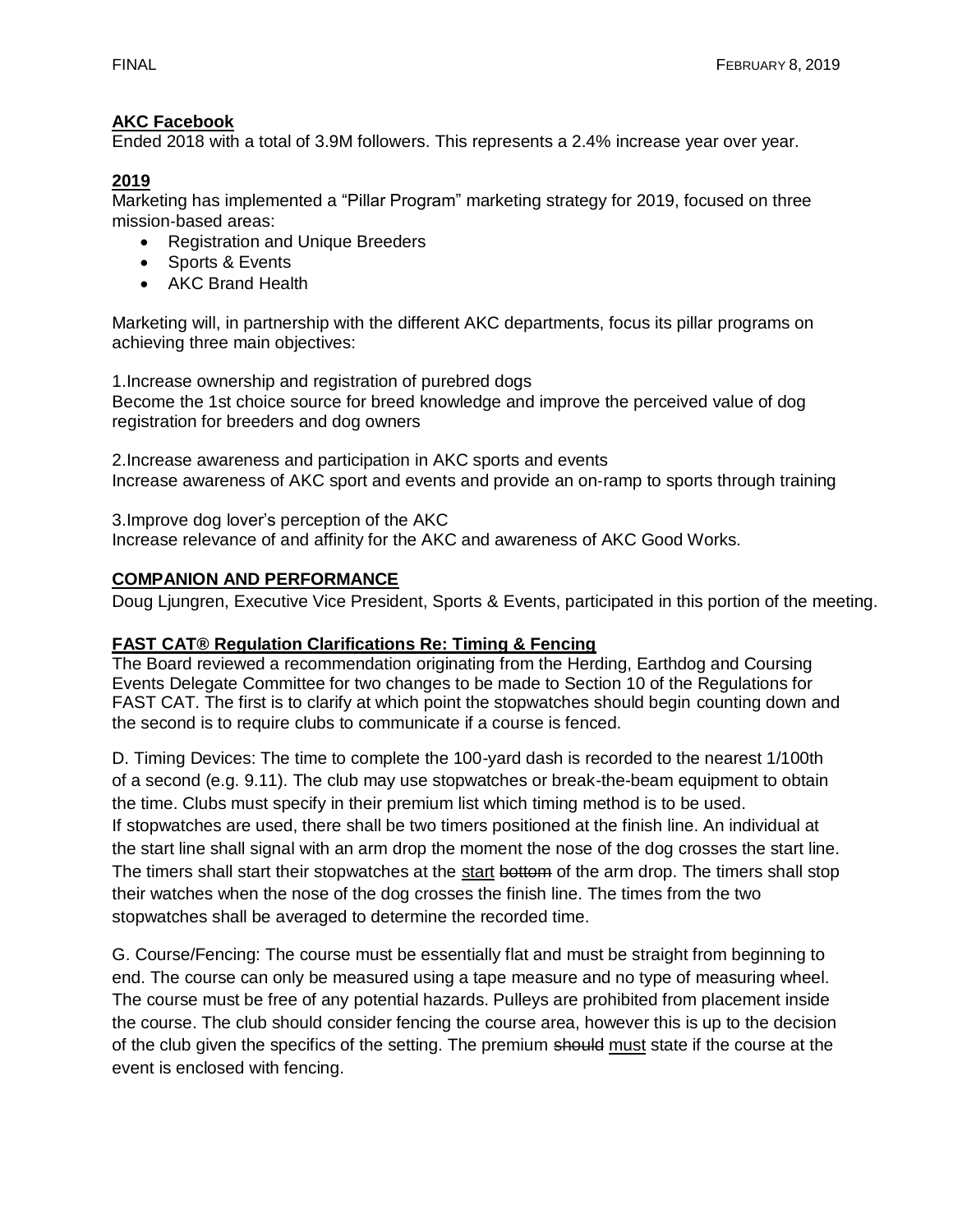The Performance Event Department agrees with the HEC Committee's suggestion for these clarifications. The Board will discuss this further at the April meeting. If approved by the Board, these changes would be effective immediately upon communication from the Performance Events Department.

## **Amendments to Regulations for AKC Scent Work**

The Board reviewed recommendations from the Sports and Events Department for a number of changes to the Regulations for AKC Scent Work.

AKC Scent Work launched October 1, 2017 and has had over 500 trials and over 60,000 entries in its first twelve months. After a full year of trials and a detailed survey of all participants, certain modifications were identified by scent work staff. These include a reorganization of the Buried element, changes geared toward ensuring consistency between trials, modification of the daily judging limit, elimination of the hide steward position, adjustment to the High in Trial award, enumeration of Scent Work department's procedure for addressing repeated Regulations violations, and myriad clarifications of procedures.

The Board will discuss this further at the April meeting.

This is a change to Regulations and may be made by a vote of the Board. If approved these changes would become effective July 1, 2019.

#### **Lure Coursing – Scratching at the Line**

The Board reviewed a recommendation to amend Chapter XII, Section 4 of the *Regulations for Lure Coursing Tests and Trials* to clarify that in the sport of lure coursing, a dog which scratches on the line is considered to have not competed and shall not count as a starter when determining championship points.

Chapter XII, Section 4. Determination of Championship Points.

Determining Points for Best of Breed. Calculation of championship points awarded to the BOB winner shall include the number of starters from the other stakes(s) provided the winner of the stake competes in the BOB runoff. The BOB winner shall receive no additional points through forfeiture. For example, if two hounds are eligible to compete for BOB and one chooses to forfeit, the calculation of championship points for the remaining dog shall not include the starters from the forfeiting dog's stake. A dog that "scratches on the starting line" has not competed in the run-off and shall not count as a starter when determining championship points.

This recommendation was discussed by the HEC Delegate Committee at their December meeting and there was unanimous agreement that the clarification was appropriate and in keeping with the intent of the current Regulations.

The Board will discuss this further at the April meeting.

This is a change to Regulations and may be made by a vote of the Board. If approved these changes would become effective immediately upon communication to the judges and clubs.

#### **CONFORMATION**

Doug Ljungren, Executive Vice President, Sports & Events; Tim Thomas, Vice President, Dog Show Judges; Glenn Lycan, Director, Operation Support; Alan Slay, Director, Event Programs; and Bri Tesarz, Manager, Dog Show Rules & Programs, participated in this portion of the meeting via videoconference.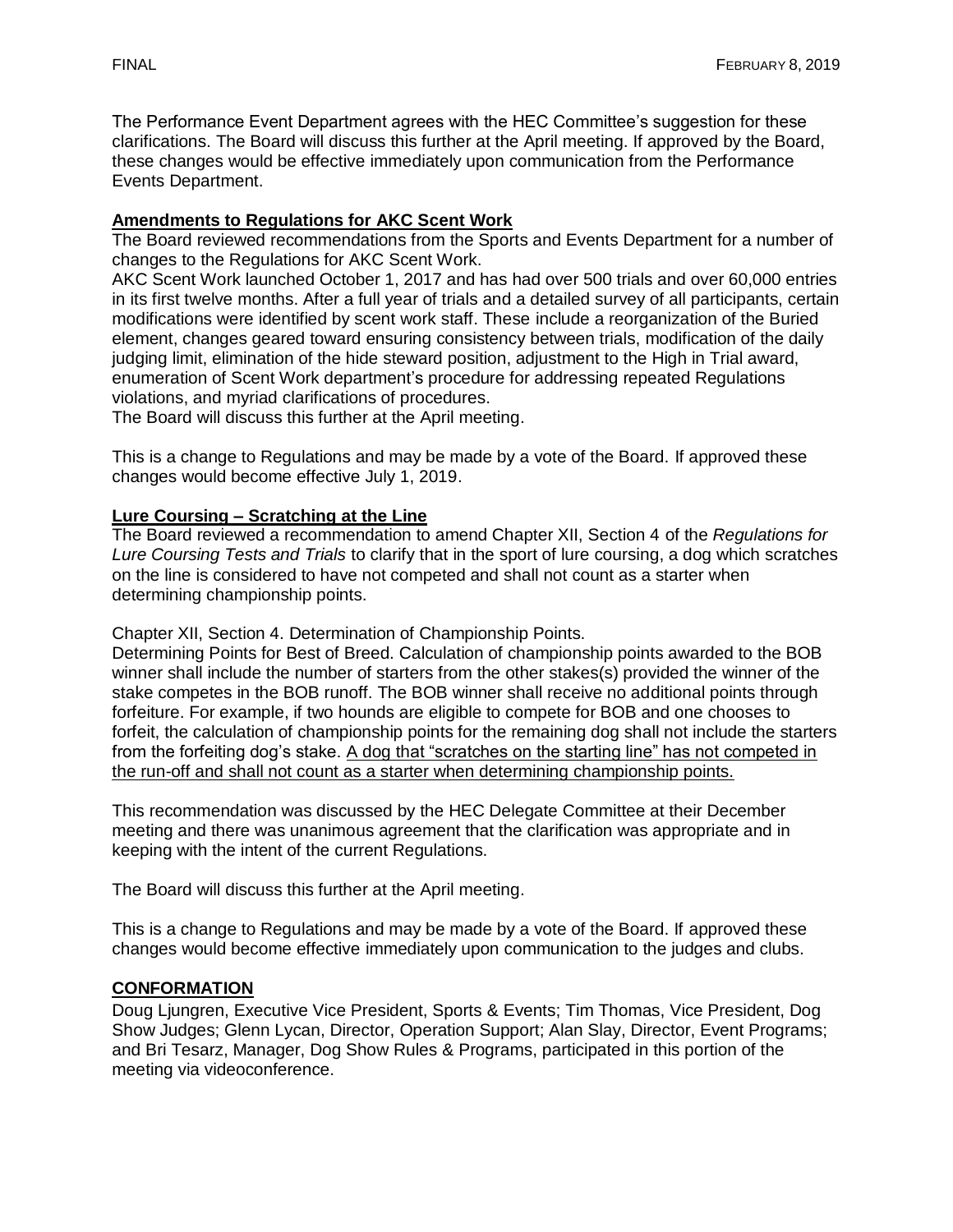#### **Event Service Fees Rules Applying to Dog Shows Chapter 11, Section 2**

The Board reviewed a recommendation from the Delegate Dog Show Rules Committee to change paragraphs regarding the event service fee in *Rules Applying to Dog Shows* Chapter 11, Section 2 from italics to part of the rule.

Following a motion by Mr. Feeney, seconded by Ms. Biddle, the Board VOTED (unanimously) not to approve the suggested policy changes:

1. Because the Board of Directors has the power to set fees from time to time (Bylaws Art. IX and Art. X, Sec. 15), the italic text pertaining to the event service fee should remain in italics as merely informative, and not as part of the Rule. The Delegates do not have the power over such fees; and

2. The wording of the proposed second paragraph improperly assumes event fees are part of the Rule (which DSRC is proposing). Also, it can more accurately describe "all other required event results" by reference to the Rule dealing with those requirements. To reflect the circumstances, the Board suggests it should read as follows:

"The event-giving club shall be responsible for collecting all recording fees and any other eventrelated fees that may be fixed from time to time by the American Kennel Club. That fact as well as the nature and amount of such fees shall be stated in the club's premium list. Such fees shall be forwarded to the American Kennel Club along with those items required in Chapter 17, Section 2, of these Rules."

#### **Stewards – Rules Applying to Dog Shows Chapter 18**

The Board reviewed a recommendation from the Delegate Dog Show Rules Committee to amend *Rules Applying to Dog Shows* Chapter 18 to restrict who can steward for a judge. The change would prohibit anyone that has an entry under the judge that day or under whom an entry could become eligible or in the coming days of a cluster from being a steward under that judge.

The Committee is also suggesting the word 'conformation' be added to the first sentence of the chapter.

(Suggested changes underlined below)

*The following policy has been adopted by the Board of Directors regarding stewarding at conformation dog shows:*

*Clubs should appoint a chief steward well in advance of the date of their show whose duty it will be to invite a sufficient number of experienced persons to act as stewards in the judging rings on the day of the show. No person should be asked to serve as a steward whose judging or handling privileges are suspended or whose superintending privileges have been revoked. The chief steward should, as soon as practicable, confirm in writing, to each person who accepts an invitation to steward, the date and location of the show, the time at which they are to report for duty, and their particular ring assignment.*

*In preparing the schedule of ring assignments, the chief steward and other club officials should keep in mind that no person should serve as steward with a judge under whom he has an entry, or under whom, in the course of the day's judging, such entry may become eligible to compete. If it becomes necessary during the show to reshuffle stewarding assignments, care should be taken to see that a person is not assigned to serve as steward with a judge if there is any*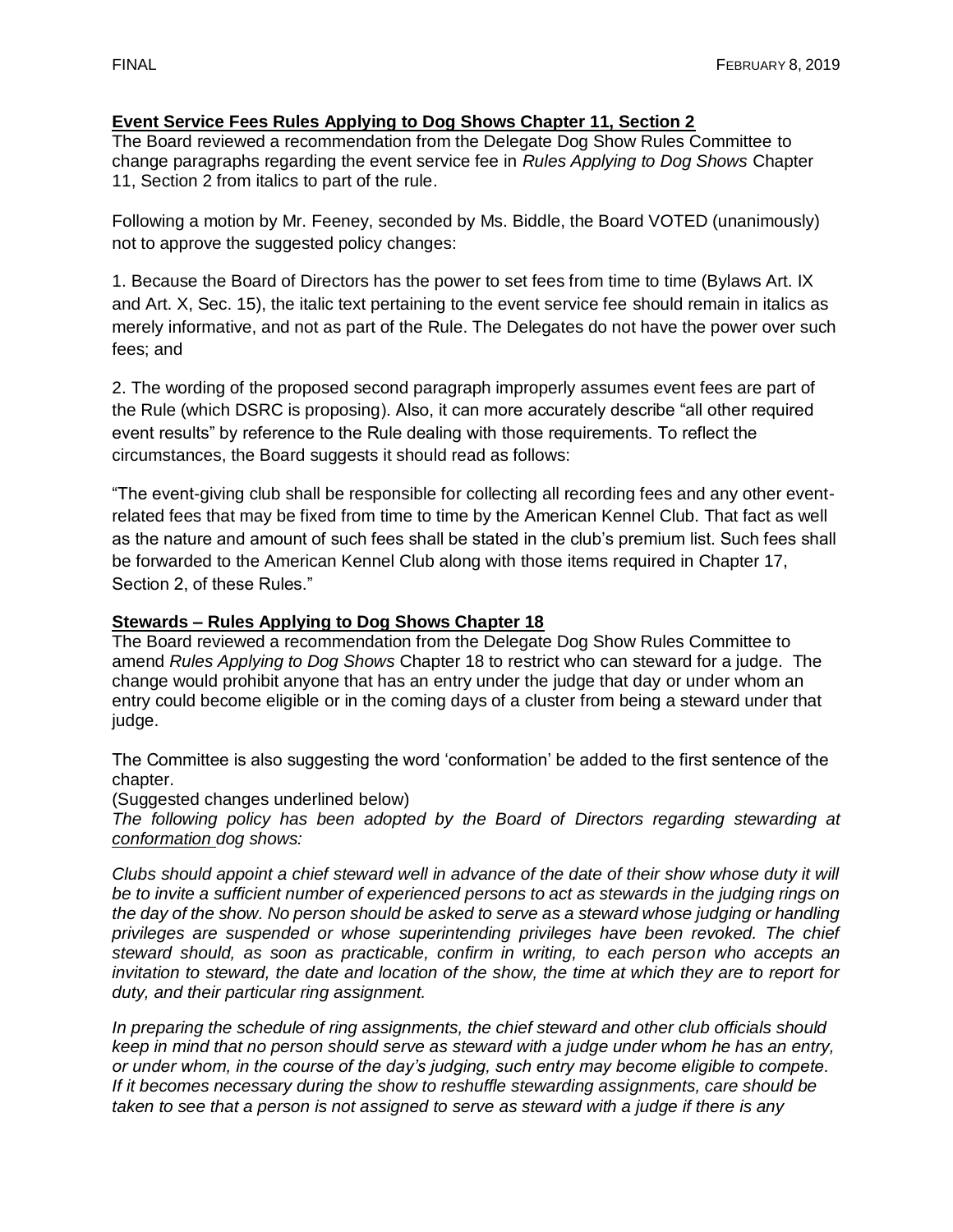*possibility that the judge, later in the show, or show cluster (when possible) will be passing upon an entry of the steward.*

Following a motion by Dr. Davies, seconded by Mr. Sweetwood, the Board VOTED (unanimously) not to approve the recommended policy changes.

#### **Non-AKC Events – Addition to the Current Policy**

The Board reviewed a Staff recommendation to add wording to the existing Non-AKC Events Board Policy which would clarify that an AKC club or AKC activity evaluator (such as CGC Evaluators) cannot hold an AKC event in conjunction with events sanctioned by an organization not affiliated with the AKC without the approval of the applicable Sports & Events Department.

There was a motion by Dr. Battaglia, seconded by Mr. Sweetwood, to consider the matter at this meeting waiving the Board's normal notice procedures. The motion passed with Directors Battaglia, Carota, Davies, Menaker, Sweetwood, Tatro, and Wallin voting in favor, and Directors Biddle, Cruz, Feeney, McAteer, Powers, and Wooding voting against.

There was a motion by Dr. Battaglia, seconded by Mr. Sweetwood, to approve the additional wording as part of the Non-AKC Events Policy. (addition to policy underlined below)

The motion passed with Directors Battaglia, Biddle, Carota, Cruz, Davies, McAteer, Menaker, Powers, Sweetwood, Tatro, Wallin and Wooding voting in favor, and Director Feeney voting against.

#### **Non-AKC Events (March 2004, amended April 2018, February 2019)**

New paragraph below

#### **AKC Events Held in Conjunction with Events Sanctioned by Organizations Not Affiliated with the AKC**

To protect the best interest of the AKC, its clubs and its sports, AKC events may not be held in conjunction with events sanctioned by an organization not affiliated with the AKC without the approval of the applicable Sports & Events Department.

#### **Miscellaneous Class Changes for Consistency**

The Board reviewed a Staff recommendation to change *Rules Applying to Dog Shows* Chapter 3, Section 22, *4-6 Month Beginner Puppy Competition Regulations*, Section 2, *Obedience Regulations,* Chapter 1, Section 13, *AKC Rally Regulations,* Chapter 1, Section 12, *Tracking Regulations,* Chapter 1, Section 2, and *Regulations for Agility Trials,* Chapter 1, Section 3 to allow foreign bred and registered dogs to participate in the Miscellaneous Class prior to AKC registration being completed.

Currently, in order to participate in the Miscellaneous Class a dog must have an AKC registration number. This means that dogs that are registered with an acceptable foreign registry organization are not eligible to participate until their AKC registration is complete. This differs from how recognized AKC breeds are handled (Chapter 11, Section 1 allows those dogs to participate for 30 days using their foreign registration number). This results in confusion and a number of award cancellations.

Staff is proposing to allow these dogs to participate in accordance with Chapter 11, Section 1 using their foreign registration number.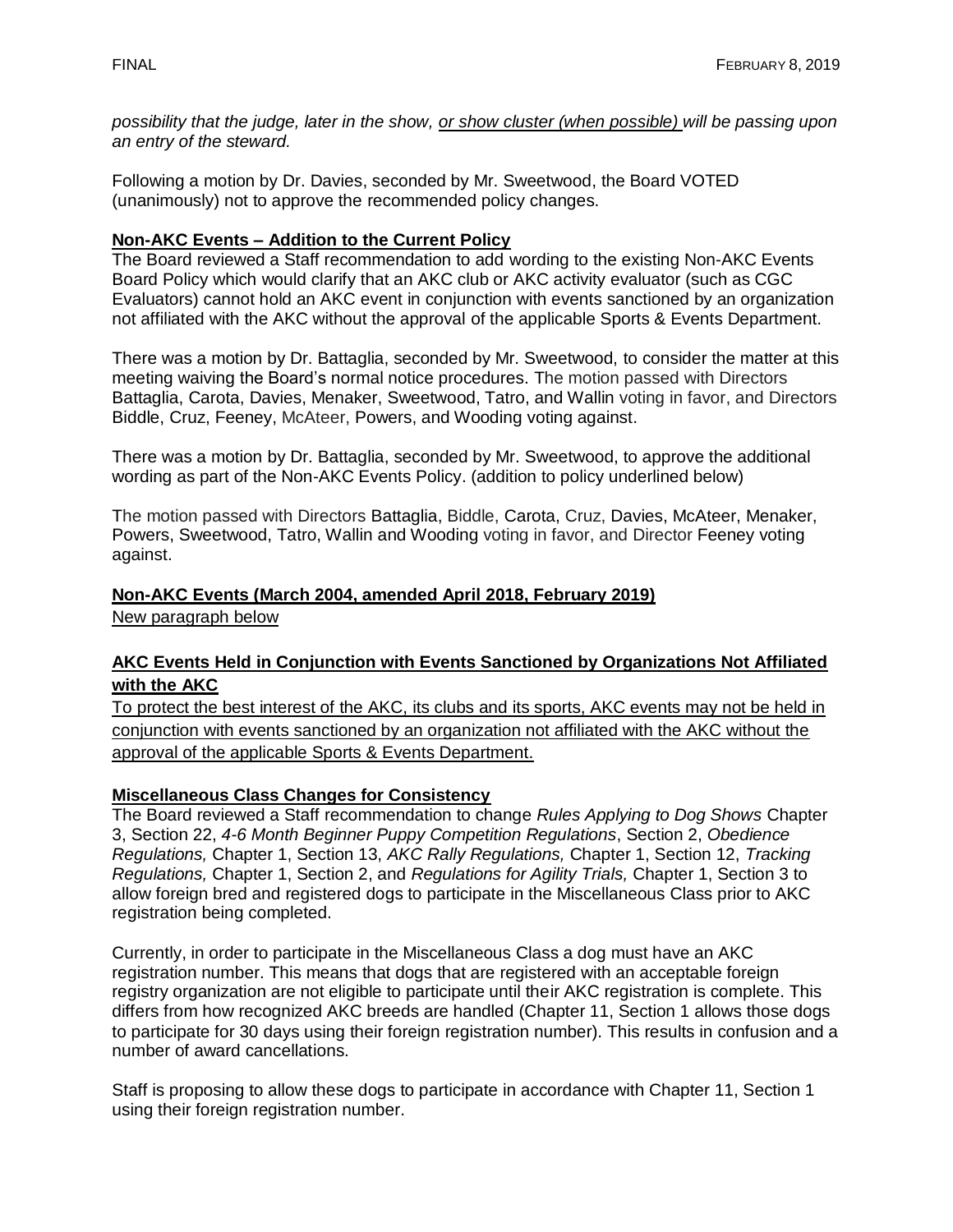The recommendation is to change *Rules Applying to Dog Shows* Chapter 3, Section 22 to allow foreign bred and registered dogs to participate in the Miscellaneous Class in accordance with Chapter 11, Section 1.

If approved by the Board, the proposal will be read at the June Delegates' meeting and voted at the September Delegates' meeting. The recommendation to change 4-6 Month Beginner Puppy Competition Regulations Section 2, Obedience Regulations Chapter 1, Section 13, AKC Rally Regulations Chapter 1, Section 12, Tracking Regulations Chapter 1, Section 2, and Regulations for Agility Trials Chapter 1, Section 3 can be approved by the Board pending approval of the amendment by the Delegates. If approved, all changes would be effective October 1, 2019.

The Board will discuss this further at its April meeting.

## **Status Reports-Specialty, B-Match, and All-breed email campaigns in 2018**

The Sports & Events Department presented data from three conformation email campaigns conducted in 2018; the B-match campaign, the Specialty campaign and the All-breed email program.

Emails regarding B-Matches were highly successful. B-match emails are sent to registered owners of dogs, eligible for the match, whose primary address is within 100 miles of the match location. In 2018 clubs held slightly more B-matches than 2017, 542 compared to 538. Prior to 2018 the number of B-matches held in a calendar year has steadily declined by 10% a year for the last five years. Clubs reported an average increase in entries of 32%.

In 2018 seven (7) All-breed clusters requested email campaigns to support their events. The Allbreed campaigns are focused on increasing entries and emails were limited to potential conformation participants within a defined radius (determined by the club and the area). Five of the seven clusters increased entries compared to the previous year.

Clubs were appreciative of AKC's effort to promote their events. The results of the conformation email campaigns are mixed in terms of increasing entries. Next Steps are to develop automated All-breed promotional email campaign to reach more potential exhibitors.

#### **Status Report - 3rd All-breed Event Option**

In August 2018, the Board approved a new *Limited Number of Events* policy which would allow clubs in underserved areas to hold a 3rd All-breed or Group event. Sports & Events staff presented a status report regarding the number of clubs that have been approved and have applied for a third event.

As of January 9, 2019, 28 clubs have been approved to hold a 3rd event, 23 All-breed clubs and 5 Limited Breed clubs. 9 clubs have submitted applications, 8 AB clubs and 1 LB club.

#### **Update on AKC Event Search & Results**

Sports & Events staff presented a status report on the new AKC Event Search & Results that was launched in January 2018 and enhanced in May 2018 with the addition of the map-based search feature.

The enhancements have been successful in increasing traffic to the AKC Event Search & Results website by providing additional event information and improved search features.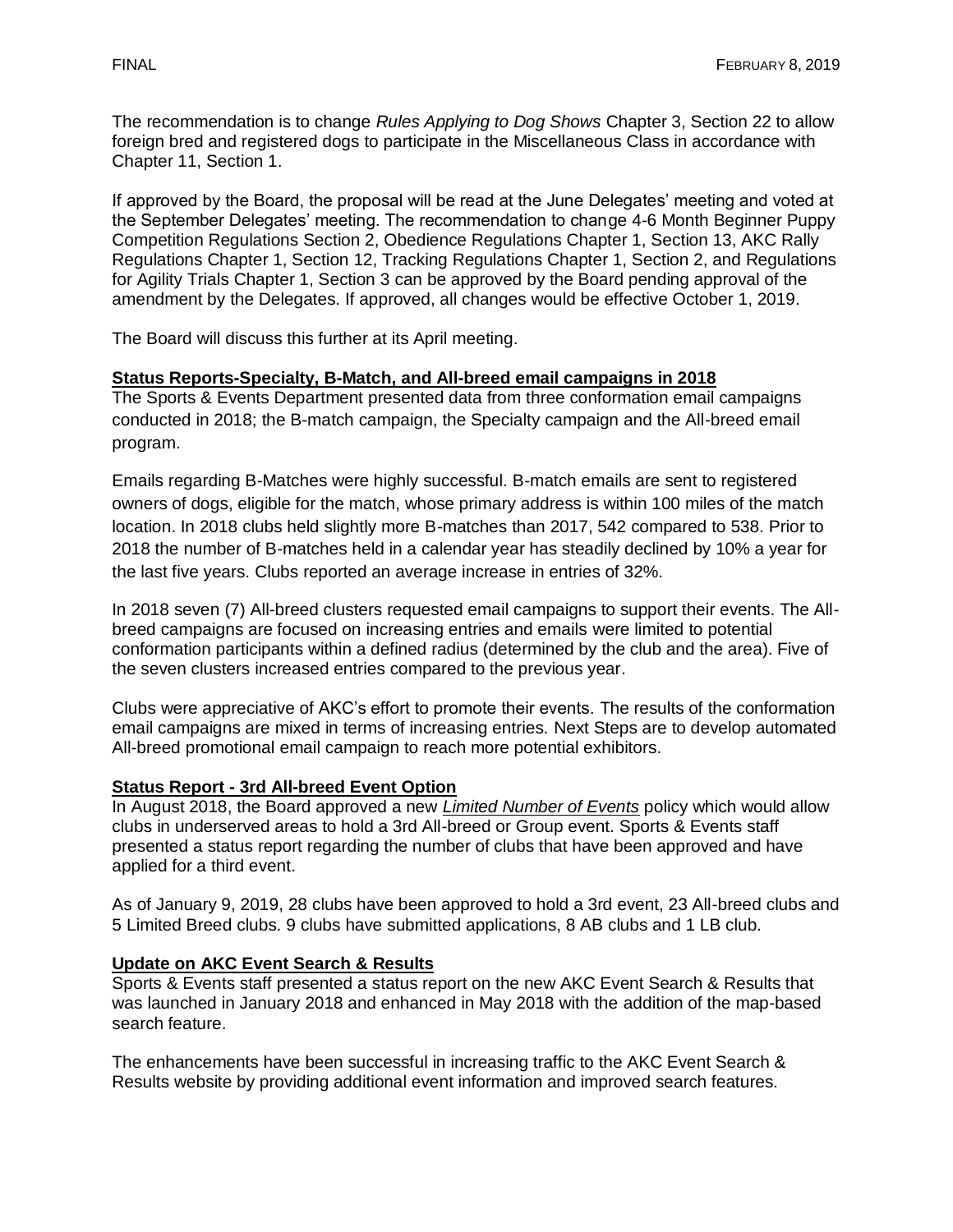- The average daily users during March through December of 2018 increased by 31% when compared to pre-launch.
- Mobile device usage during March through December of 2018 increased by 128% when compared to pre-launch. This is more than double the mobile device usage from the prior year.
- Since document access tracking started in March, a total of over 109,000 premiums and 16,000 judging programs were accessed – an average of 436 event documents per week.

## **Update on Conformation Education Videos**

Sports & Events staff presented a report to update the Board on the educational videos developed and published in 2018 about the conformation sport.

In 2018, three videos were created and published about conformation.

- 1. **AKC Dog Shows** a brief high-level introduction video about dog shows and what to expect at your first dog show.
- 2. **How Does a Dog Show Work?** provides an explanation of how a dog shows works, explaining the tournament style process that leads to Best in Show.
- 3. **How Do I Get Started Showing Dogs?** learn how to get started showing a dog, including handling classes, finding a mentor, entering an event, and what to expect at your first show.

These three videos are available on the Conformation & Getting Started pages of the AKC website. Future plans include adding links to these videos in specific welcome and event email campaigns in 2019.

#### **2018 Sports & Events – Recap**

Sports & Events staff presented a summary of the 2018 Sports & Events highlights for 2018.

| 1.             | <b>Total Entries (all sports)</b>          | Highest in AKC history: 3,243,265                                                                      |
|----------------|--------------------------------------------|--------------------------------------------------------------------------------------------------------|
| 2.             | <b>Growth in Total Entries</b>             | Largest annual growth in 15 years: 106,370 (+3.4%)                                                     |
| 3.             | Change in Conformation Entries (all types) | Best year since 2003: down 366 entries (-0.02%)                                                        |
| 4.             | National Owner Handled Series              | Largest Number of NOHS events: 2,130 (+22%)                                                            |
| 5.             | CGC Certificates / Titles issued           | Highest in program history: 85,000 (+ 21%)                                                             |
| 6.             | Number of CGC Evaluators                   | Highest in program history: $12,000 (+7%)$                                                             |
| 7 <sub>1</sub> | Junior numbers issued                      | Up 10.4% from 2017                                                                                     |
| 8.             | Entries in Junior Showmanship              | Largest growth in 12 years: up $1,509$ (+5.8%)                                                         |
| 9.             | Trick Dog titles issued                    | Up 33%                                                                                                 |
| 10.            | <b>B-Match Events</b>                      | Flat (+4) after an average decline of 65 events/yr. since 2010                                         |
|                | 11. Perception of Conformation Judges      | Best survey results: improved perception across all metrics                                            |
|                |                                            | 12. Title Recognition Program (NADD, Barn Hunt, etc.) Highest in program history: 7,500 titles (+ 39%) |
|                | 13. Scent Work                             | Fastest new sport ramp-up in history of AKC                                                            |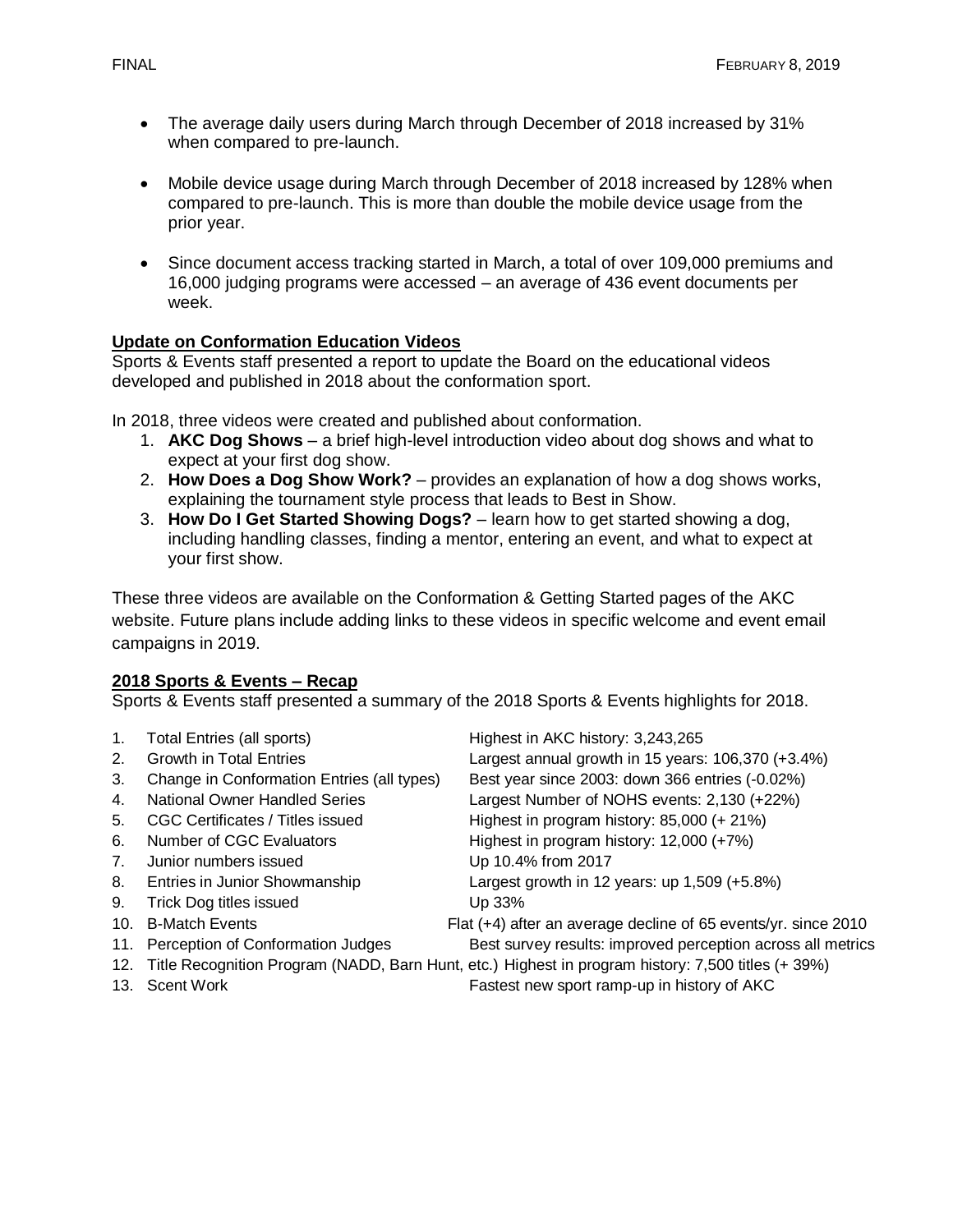## **JUDGING OPERATIONS**

Tim Thomas, Vice President, Dog Show Judges and Doug Ljungren, Executive Vice President, Sports & Events participated in this portion of the meeting via videoconference.

## **Rules, Policies & Guidelines for Conformation Dog Show Judges**

The Board reviewed a Staff recommendation to revise specific sections of the *Rules, Policies and Guidelines for Conformation Dog Show Judges* to provide clarity to individuals who may be approved to judge AKC Conformation events.

Recommendations include the addition of language related to a judge's authority to withhold awards. Staff would like to include a clarification that the judge's authority to withhold awards is not without boundaries, and that there are certain times when awards should not be withheld:

Judging Operations is proposing the addition of the following to appear after the last paragraph of the excerpt provided above.

In addition, while judges may "*withhold at any point in the judging process…*", **there are times where it is not acceptable to withhold, for example:**

- Withholding Best of Winners with eligible Winners Dog and Winners Bitch in the ring
- Withholding Best of Breed after awarding Winners Dog and/or Winners Bitch
- Withholding Best of Opposite Sex after awarding Best of Breed and with eligible entries in the ring.

Other insertions of note include:

- The insertion of the definition of immediate family as found in **Chapter 11 Section 13** of the *Rules*, not previously included in the Judging Guidelines
- The restriction that judges at multiple all-breed/limited breed shows in one day are restricted to no more than 100 entries in any one event
- The restriction that judges assigned to regular groups may not be assigned special attraction groups excluding NOHS
- Clarification that the restriction for conformation judges to exhibit from three days before through three days after an assignment is specific to conformation, and that eligibility in other sports on the days before and after are determined by the rules, policies, and regulations that govern that sport.
- Language to clarify matters related to accommodations such as class eligibility where an individual assist in presenting a dog and circumstances where an individual should have a letter of accommodation from the AKC.

All other proposed revisions would best be classified as housekeeping or the minor addition of language to increase understanding.

The Board will discuss this further at their April meeting.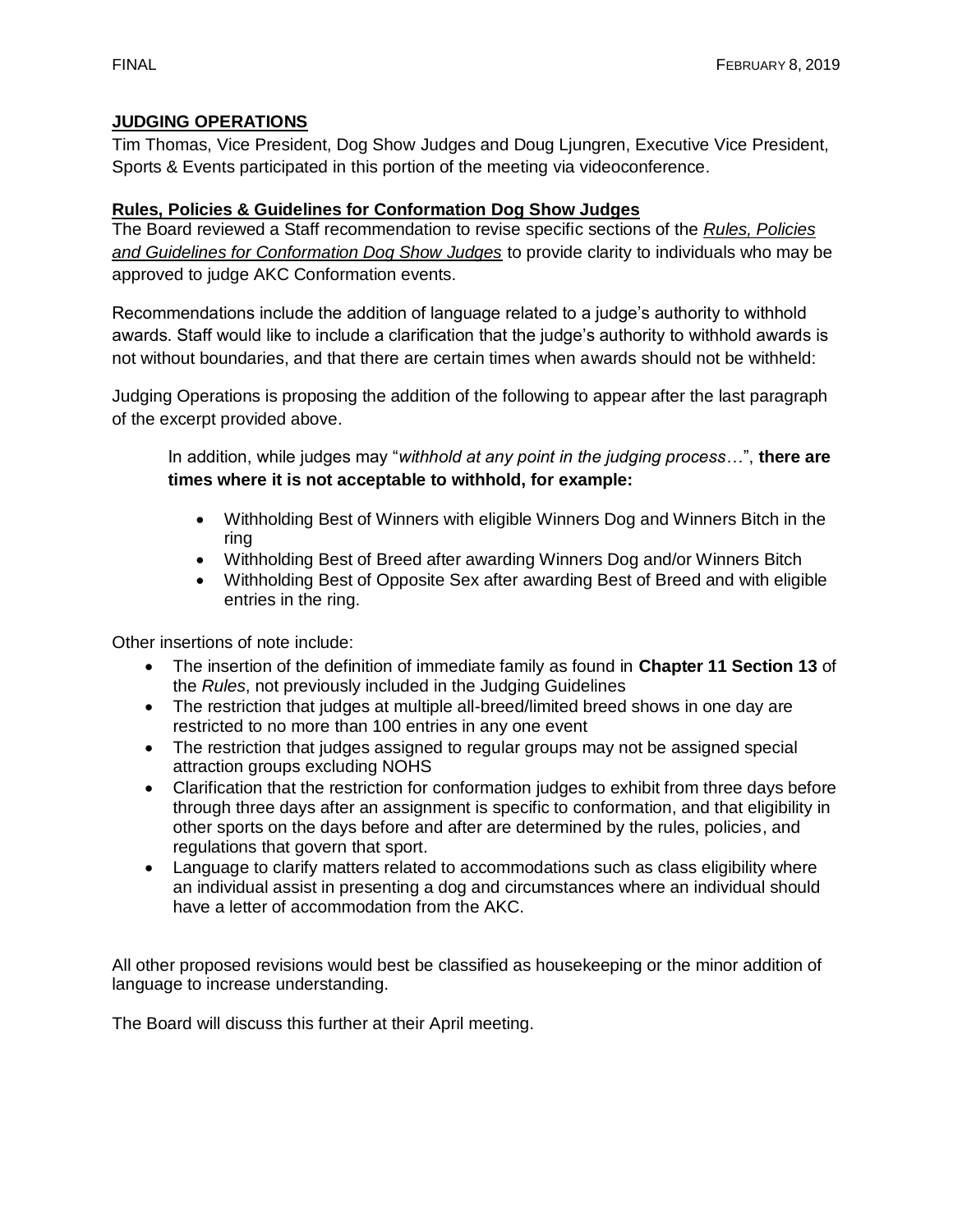## **Conformation Dog Show Judges Annual Report**

Since 2015, the Board of Directors has directed Staff to provide an annual report based on a survey of the fancy concerning its perception of the competence of judges and comparisons of certain matrixes. With the Board's adoption of revisions to the Judging Approval Process at its November 2017 meeting, it was determined the report would be delayed until after one year had passed since the January 1, 2018 implementation of the revised policy.

The Judging Operations department provided the Board with the following applications data: Judging Operations saw a dramatic decrease in the number of Additional Breed applications submitted since the January 1, 2018 implementation of the revised Judging Approval Process as expected and directly attributed to modifications made to temper the rate at which judges could apply and the maximum number of permit breeds judges could have at one time.

| <b>Number of Applications Received:</b> |              |                         |                  |                         |  |  |  |
|-----------------------------------------|--------------|-------------------------|------------------|-------------------------|--|--|--|
|                                         |              | <b>ADDITIONAL BREED</b> | <b>NEW BREED</b> |                         |  |  |  |
|                                         | Aps Received | <b>Breeds Submitted</b> | Aps Received     | <b>Breeds Submitted</b> |  |  |  |
| $1/18$ thru<br>12/18                    | 351          | 1808                    | 101              | 154                     |  |  |  |
| 9/16 thru 8/17                          | 933          | 5537                    | 84               | 119                     |  |  |  |
| $9/15$ thru $8/16$                      | 843          | 6009                    | 93               | 146                     |  |  |  |
| $9/14$ thru $8/15$                      | 246          | 1938                    | 74               | 102                     |  |  |  |

The chart below displays the distribution of conformation judges based on the number of groups they may judge. Examination of the chart below shows a shifting of numbers where more judges can do more groups. It is noted that the drop in the total number of judges as of 8/31/2017 and 12/31/17 must be viewed in context. Judging Operations in the summer of 2017 attempted to contact all judges, approved for at least five years and who had not completed an assignment in the previous five years, asking if they wished to remain active. Almost 300 judges were marked resigned, emeritus, deceased or inactive removing them from the judging pool. Even with the removal of almost 300 judges from the pool of active judges, the number of total groups approved increased in 2017.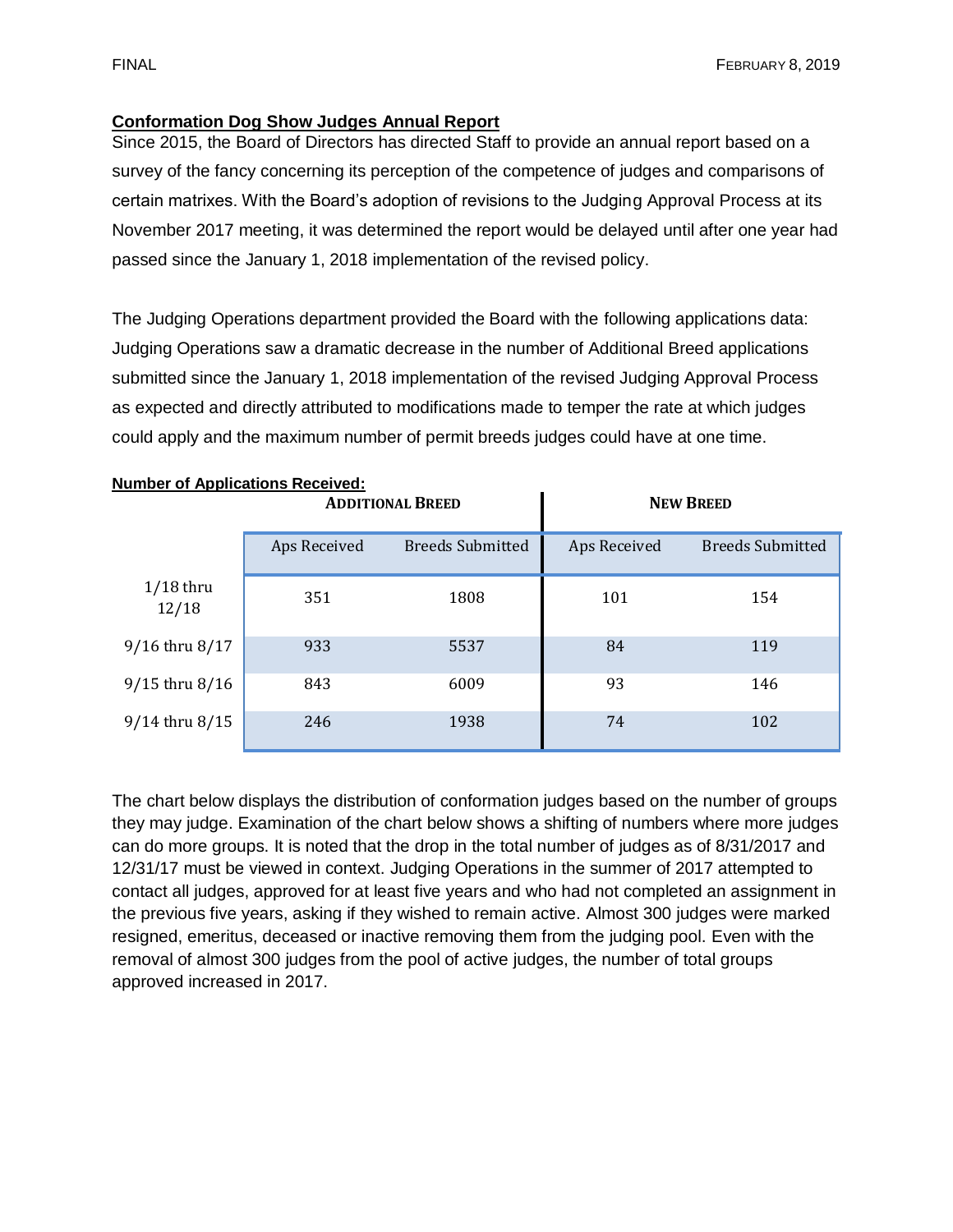| <b>NUMBER OF COMPLETE GROUPS APPROVED TO JUDGE</b> |          |              |                |     |                  | <b>TOTALS</b> |   |    |               |               |
|----------------------------------------------------|----------|--------------|----------------|-----|------------------|---------------|---|----|---------------|---------------|
|                                                    | $\leq 1$ | $\mathbf{1}$ | $\overline{2}$ | 3   | $\boldsymbol{4}$ | 5             | 6 | 7  | <b>Judges</b> | <b>Groups</b> |
| 7/31/2015                                          | 2527     | 351          | 172            | 108 | 43               | 20            | 6 | 17 | 3244          | 1446          |
| 8/31/2016                                          | 2512     | 334          | 182            | 124 | 42               | 26            | 5 | 20 | 3245          | 1538          |
| 8/31/20171                                         | 2293     | 321          | 185            | 125 | 52               | 30            | 7 | 21 | 3034          | 1613          |
| 12/31/20171                                        | 2242     | 324          | 184            | 123 | 61               | 30            | 7 | 20 | 2991          | 1637          |
| 12/31/2018                                         | 2262     | 309          | 190            | 116 | 64               | 33            | 7 | 19 | 3000          | 1633          |

Distribution of assignments across the judging community. Overall, the variances from year to year are negligible

|                                                   | $7/14 - 6/15$ | $9/15 - 8/16$ | $9/16 - 8/17$ | $1/18 - 12/18$ |
|---------------------------------------------------|---------------|---------------|---------------|----------------|
| Total events (AB, LB, PS & S)                     | 4092          | 4178          | 4,349         | 4428           |
| Total # of individual breed assignments           | 303,029       | 301,049       | 312,263       | 317,210        |
| Total # of dogs in competition (D.I.C.)           | 1,222,474     | 1,204,798     | 1,171,690     | 1,184,640      |
| Total # Judges w/assignment (AKC + Foreign)       | 2226          | 2218          | 2178          | 2143           |
| # AKC Judges w/assignment                         | 1908          | 1873          | 1856          | 1801           |
| # Visiting Judges w/assignment                    | 318           | 345           | 322           | 342            |
| % of AKC Judges w/o assignment                    | 41.2%         | 42.3%         | 43.2%         | 40.0%          |
| % D.I.C. judged by AKC Judges                     | 90.4%         | 90.1%         | 89.9%         | 89.9%          |
| % D.I.C. judged by 20% of all Judges w/assignment | 78.6%         | 78.6%         | 78.4 %        | 76.2%          |
| % D.I.C. judged by 20% of total # of AKC Judges   | 86.4%         | 86.4%         | 87.0%         | 80.4%          |
| % D.I.C. judged by 20% of AKC Judges w/assignment | 72.4 %        | 72.7%         | 72.3%         | 71.2%          |

#### PERCEPTION OF JUDGES SURVEY

Prior to implementation of the 2015 policy, per the Board's direction, staff distributed a survey to the fancy to establish a baseline of its perception of judges. This survey was sent to customers who had entered a conformation dog show in the preceding 12 months. The survey consisted of ten questions in total, with the first to establish the experience of the individual completing the survey. The intent was to utilize the results, and those received in subsequent surveys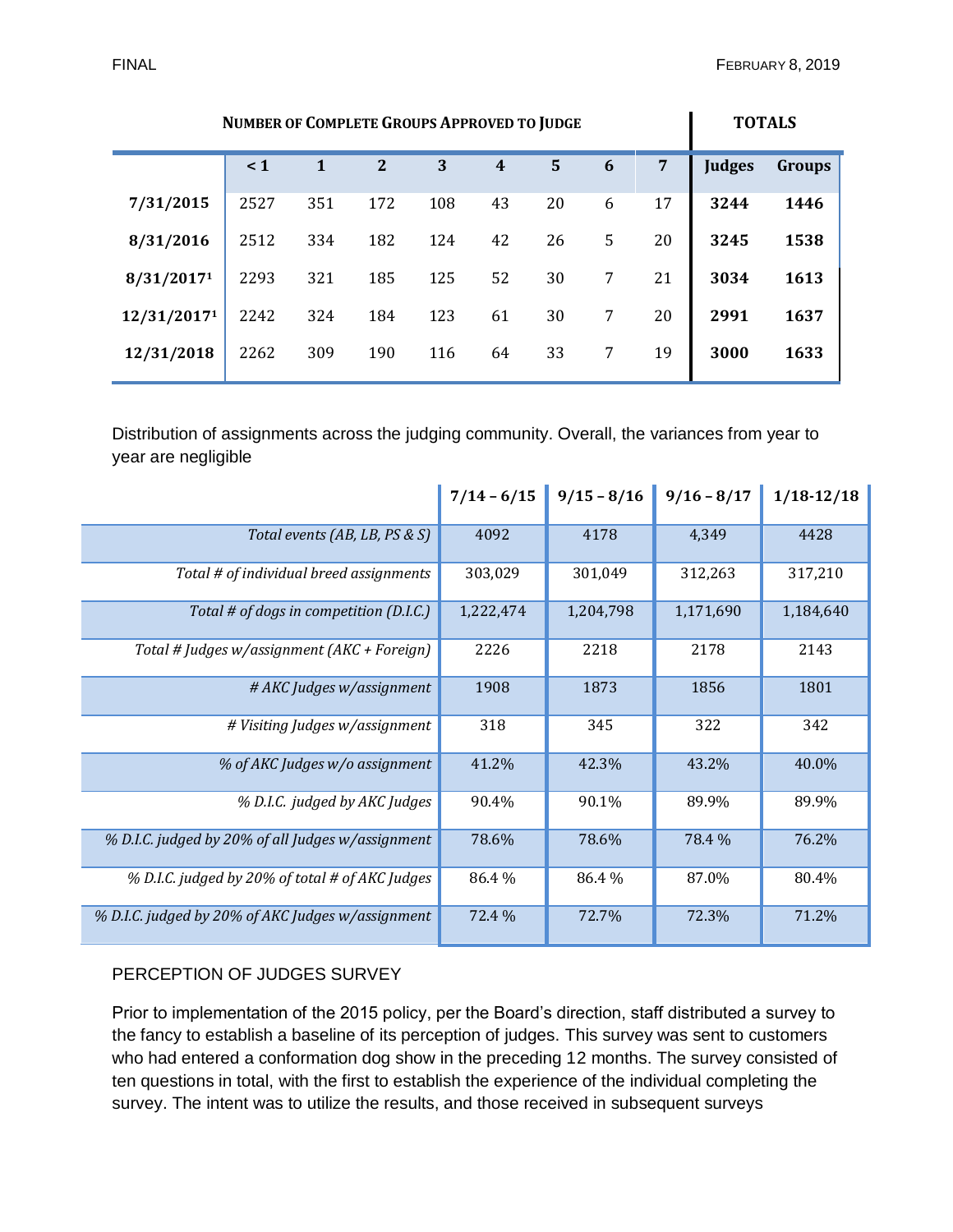conducted annually as a metric to gauge the effect, if any, the Conformation Judging Approval Process may have on the fancy's perception of judges. The 2018 survey displayed an increase in the perception of conformation judges (positive) across all metrics. The 2018 results exceeded the results in all prior surveys including the baseline.

# **CLUBS**

The Board reviewed a report on the prospective Delegate credentials to be published in two issues of the AKC *Gazette*, a report on Member Club Bylaws approved and newly licensed clubs.

## **Report on Member Clubs Bylaws Approved in December 2018 and January 2019**

Cardigan Welsh Corgi Club of America (1935)

Dog Owners Training Club of Maryland, Baltimore, MD (1947)

New England Old English Sheepdog Club, Weston, MA (1944)

#### **Report on Newly Licensed Clubs Approved in December 2018 and January 2019**

- East Howellsville Beagle Club, East Howellsville, NC (communities north to St. Pauls, south to Bladenboro between Routes 87 and 301), 19 total households, 8 local.
- **Labrador Retriever Club of Long Island, Suffolk County, New York, 26 total** households, 24 local.
- **Mayflower Portuguese Water Dog Club, greater Boston, MA (including Middlesex,** Essex, Suffolk, Norfolk, Plymouth, Bristol and Barnstable counties), 60 total households, 37 local.
- **EXECT** Tarheel Leonberger Club, greater Charlotte, NC (communities north to Winston-Salem, east to Raleigh, southwest to Greensboro, SC), 25 total households, 18 local.
- Upstate South Carolina Scent Work Club, greater Greensville, SC, 20 total households, 14 local.

# **COMPLIANCE**

#### **Changes to the Regulations for Record Keeping and Identification of Dogs**

Based a Board request, Compliance reviewed the necessity of paper records being kept by breeders.

The Compliance Department has reviewed the current Regulations for Record Keeping and Identification of Dogs ("Regulations") and recommended a change be made to the Regulations which would allow only electronic records be kept as long as: 1) the records be easily accessed and made available upon AKC's request; and 2) that a backup of the electronic records be kept on an alternate source such as a cloud-based service, external hard drive, or another dependable source. While updating the record requirements, staff has also made changes to the Regulations to make it gender neutral and change some wording to provide clarification of the instructions to our customers.

Following a motion by Mr. Sweetwood, seconded by Mr. Carota, the Board VOTED (unanimously) to amend *Regulations for Record Keeping and Identification of Dogs,* Section 2 to state, "*To provide a source of reference for registration or transfer applications which have been made or may later be made to The American Kennel Club, and to assure the accuracy of such applications, certain minimum written records must be maintained. Records can be kept on*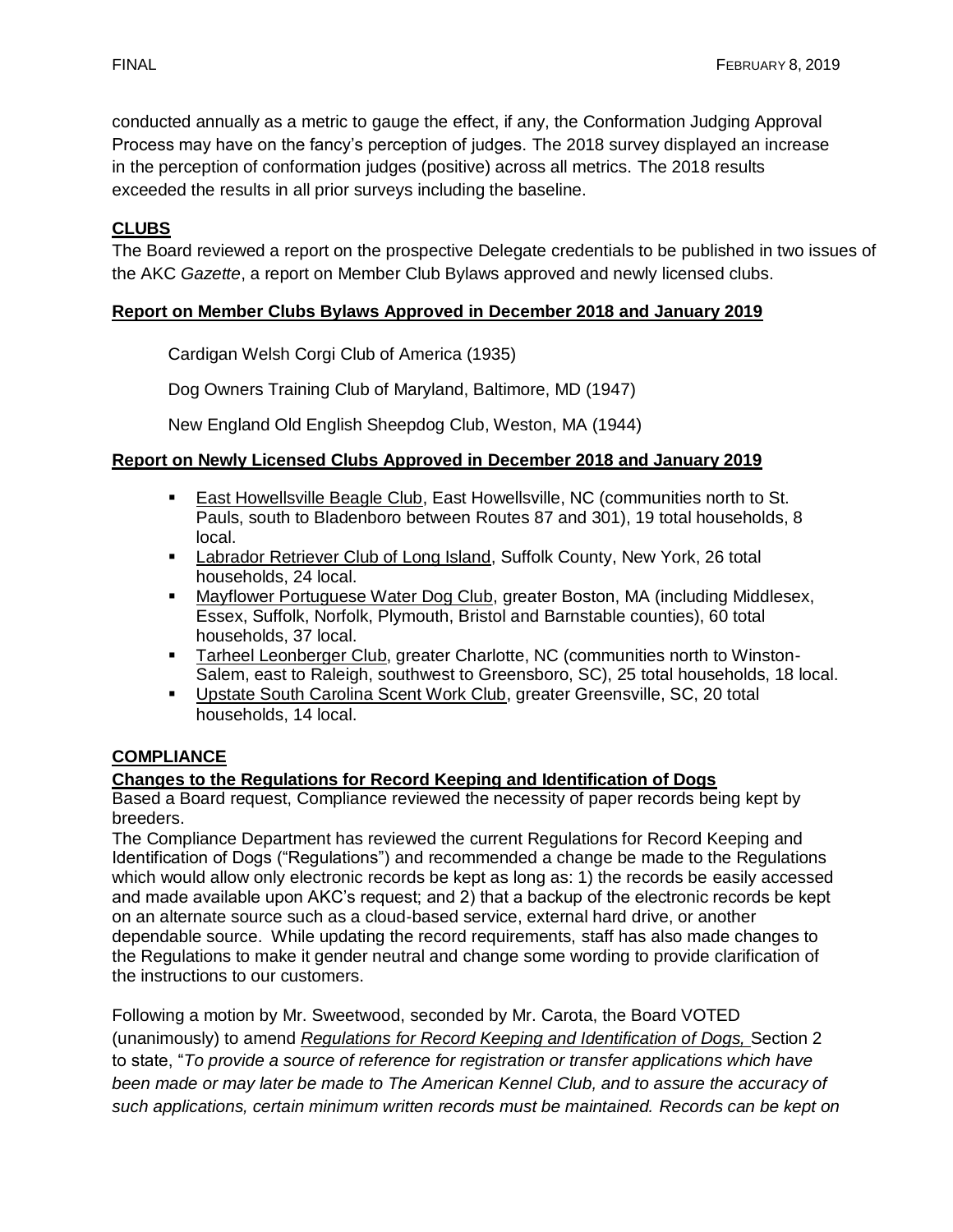*paper and/or electronically. Electronic records must be kept in an industry standard format, such as Microsoft Word, Excel, Adobe PDF or Open Document Format, that is easily accessible and printable immediately upon AKC's request. Electronic records must be backed up on a consistent basis and the back-up copy kept in a separate secure location, such as a cloudbased service, external hard drive, DVD, or other properly secured dependable service."* 

#### **Approval of Annual Fees**

The Charter and Bylaws of the American Kennel Club, Inc. "Charter and Bylaws" require that the Board of Directors set deposits annually for the submission of complaints pursuant to Article XII, Section 1; as well as deposits for appeals to an Appeal Trial Board pursuant to Article XIII, Section 7.

Staff recommends that the Board of Directors approve the annual fee to submit a complaint pursuant to Article XII, Section 1 of the Charter and Bylaws to remain the same at \$500 for 2019. Staff further recommends that the Board of Directors approve the annual fee to submit an appeal pursuant to Article XIII, Section 7 of the Charter and Bylaws to remain the same at \$200 for 2019.

Following a motion by Dr. Battaglia, seconded by Dr. Davies, the Board VOTED (unanimously) to approve the Staff recommendation.

The following AKC Management actions were reported:

#### *(Final Board Disciplinary actions are reported on the Secretary's Page)*

#### **CONSENT**

Following a motion by Dr. Battaglia, seconded by Dr. Davies it was VOTED (unanimously) to approve the following Consent items:

- **Delegate Approvals**
- **AKC Temperament Test**
- **Entry Requirements Formatting Change – Rules Applying to Dog Shows Chapter 11, Section 4**
- **Grand Champion Points for Best of Breed - Rules Applying to Dog Shows Chapter 16, Section 6**
- **Rules Applying to Dog Shows Chapter 11 Italics Changes**
- **Rewording Catalog & Judges Book Entry Errors Rules Applying to Dog Shows Chapter 14, Section 8**
- **Obedience Trial Champion Title Modifications**
- **Group Club Special Attractions at Multiple Shows in One Day**
- **Tracking – "Making Life Easier" Recommendations**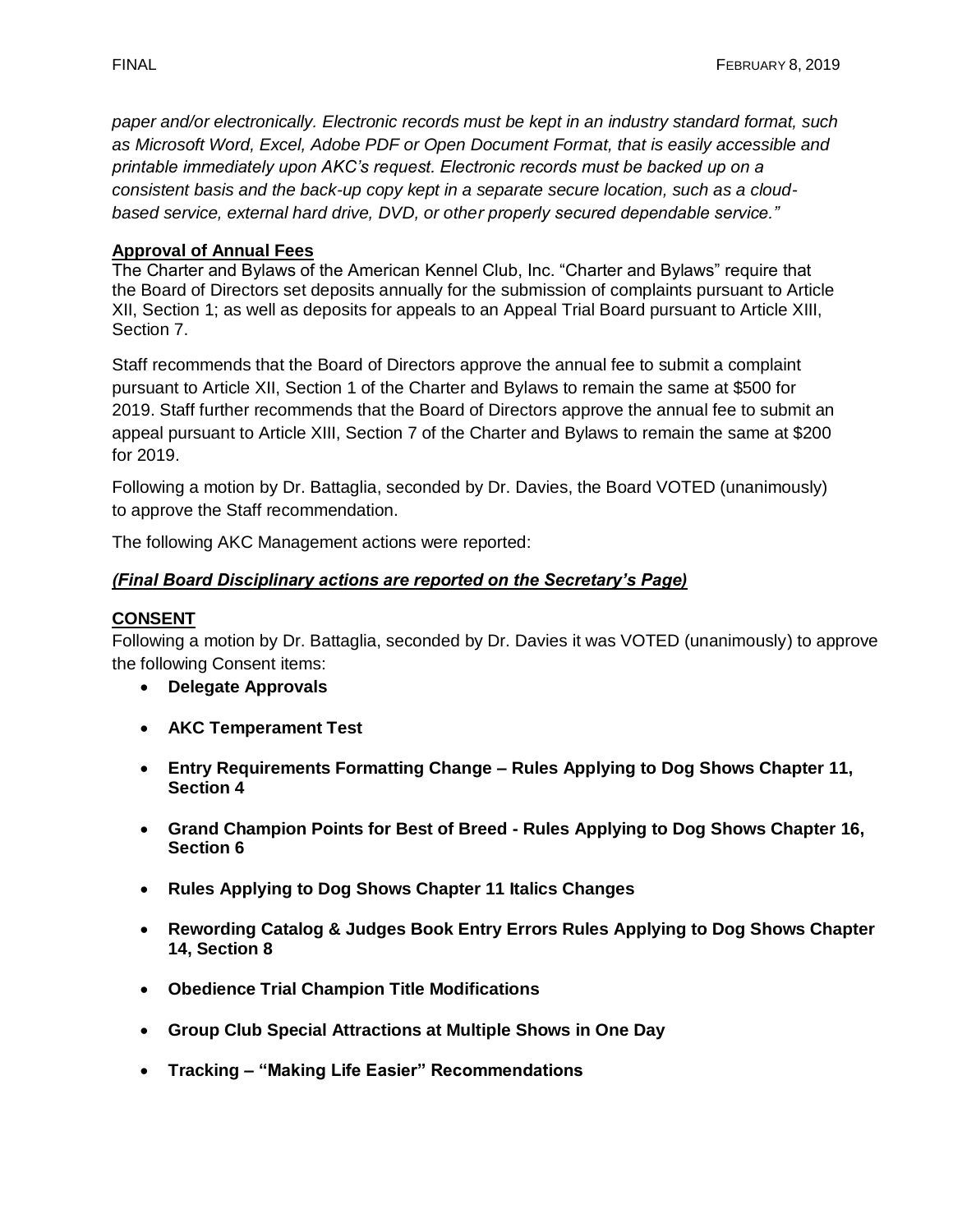- **Retriever Field Trials – Exempt First Dog of a Series**
- **Irish Red and White Setter Proposed Breed Standard Revision**
- **Standard Schnauzer Proposed Breed Standard Revision**

#### **Delegate Approvals**

Sylvia Arrowwood, Moncks Corner, SC To represent Myrtle Beach Kennel Club

Cathy M. Driggers, Lake Helen, FL To represent West Volusia Kennel Club

Sally L. Fineburg, Yardley, PA To represent Hatboro Dog Club

Erika N. Wyatt, Maple Park, IL To represent American Sloughi Association

## **AKC Temperament Test**

The Board VOTED to approve a recommendation to implement an AKC Temperament Test (ATT) open to all breeds and mixed breeds.

#### **Structure of the ATT Test**

The AKC Temperament Test will assess the dog's reaction to stimuli in the world. These stimuli will be in the following five categories: social, auditory, visual, tactile (touch), and proprioceptive (motion).

Desired traits are that the dog will be emotionally stable, inquisitive, appropriately social for its breed, and biddable.

The ATT is a pass-fail test. A dog must pass ten testing items. From a list of 15 test items, ten will be selected (2 in each of the five categories) for each event. Please see the last page of the memo for the testing items.

#### **Administration of the ATT Test**

ATT events will be handled in a similar manner to a Farm Dog Certified test. ATT events may be held as a stand-alone test or in conjunction with any other type of AKC event. They will appear on the Event Search website. An event application fee will apply. Any type of AKC club may apply to hold an ATT test and the host club is responsible for the administration of the test. Clubs do not need to be licensed for the ATT test. Clubs at their option may close entries prior to the event or may allow day of event entries. An entry limit per event may be determined by the club. Results will be submitted along with a \$3.50 per entry service fee.

CGC Evaluators will be the judges for ATT tests. They must attest that they have watched the instructional video on "How to Judge the ATT." Clubs may offer the test twice on the same day (morning/afternoon) or on two consecutive days. When tests are given back-to-back (same day or next day), the order of test items must be changed, and the ten test items shall not be identical and should be as different as possible from the previous test.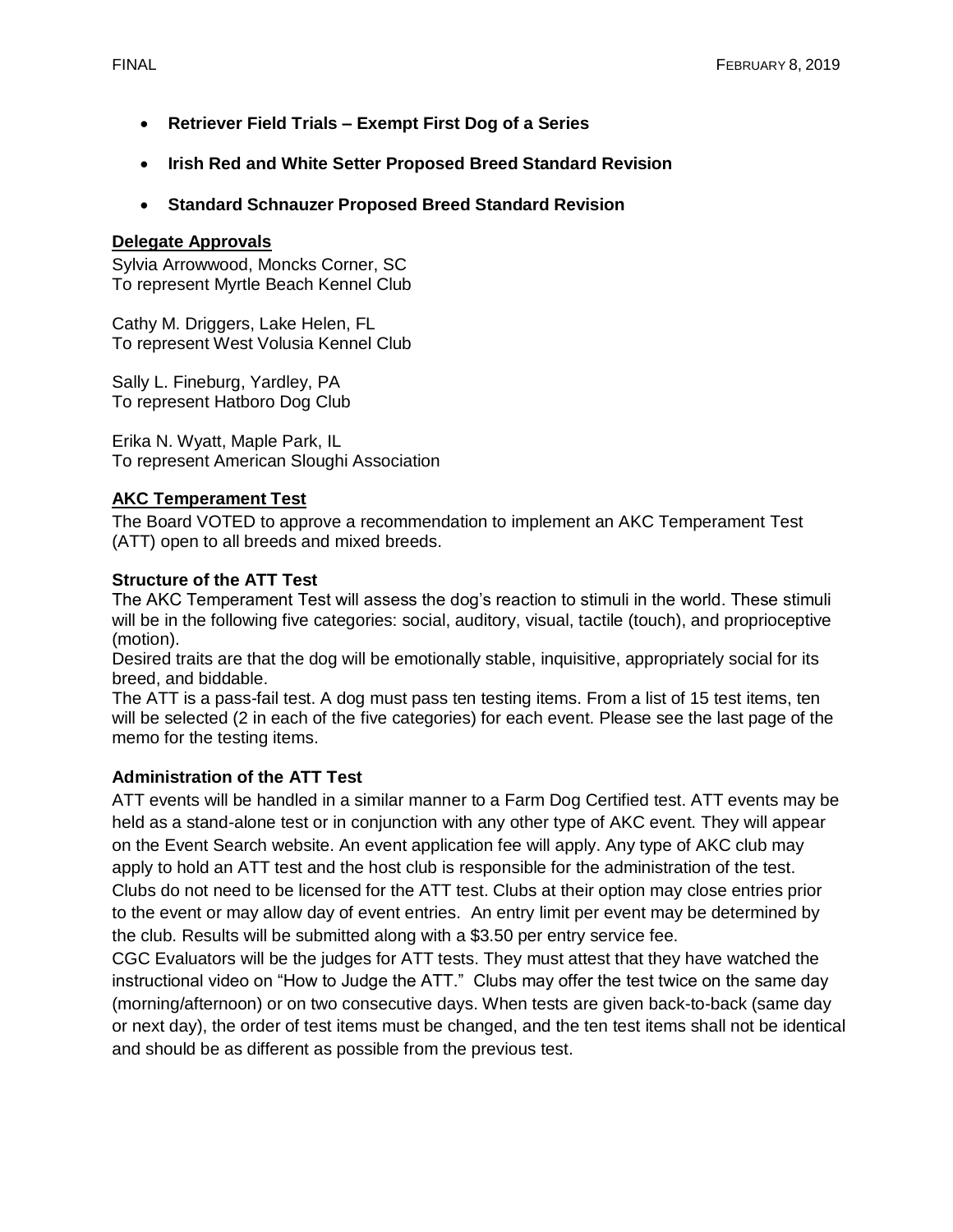Dogs must be at least 1-year old to take the ATT test. Handlers may talk to and praise the dog in the ATT, although not excessively. Food or toys may not be used in the test, either as a reward or a lure. Dogs who do not pass the test may retest when ready.

# **Earning the ATT Suffix Title**

The dog must pass the test two times to qualify for the ATT title. The owner of the dog must apply for the title.

## **Entry Requirements Formatting Change – Rules Applying to Dog Shows Chapter 11, Section 4**

The Board VOTED to approve the recommendation of the Delegate Dog Show Rules Committee to change the formatting of the entry requirements listed in *Rules Applying to Dog Shows* Chapter 11, Section 4.

SECTION 4. To be acceptable, an entry must:

- Be submitted with required entry fee
- Be on an Official American Kennel Club entry form
- Be signed by the owner or his duly authorized agent
- Include the name and date of show-giving club
- All of the following information on the dog:
- Breed
- Variety, if any
- Sex
- Name of class or classes entered (Classes must be entered in accordance with Chapter 3)
- Full/Registered Name of Dog
- Date of Birth
- Place of Birth
- Name of Sire
- Name of Dam
- One of the following:
- AKC registration number
- Or PAL number
- Or foreign registration number and country for an unregistered imported dog
- Or identification number issued by AKC
- Name of Breeder(s)
- Name of Owner(s)/co-owner(s)
- Name of Owner(s) agent, if any
- Address of Owner

The remainder of the section is unchanged. The proposal will be read at the March Delegates' meeting and voted at the June Delegates' meeting.

# **Grand Champion Points for Best of Breed - Rules Applying to Dog Shows Chapter 16, Section 6**

The Board VOTED to approve the recommendation of the Delegate Dog Show Rules Committee to change the italicized sentence of *Rules Applying to Dog* Shows Chapter 16, Section 6 to be part of the rules. The proposal will be read at the March Delegates' meeting and voted at the June Delegates meeting. If approved, the effective date will be immediate.

A dog awarded Best of Breed will be credited with the number of Grand Champion points calculated for Best of Breed or for the Best of Opposite Sex, whichever is greater.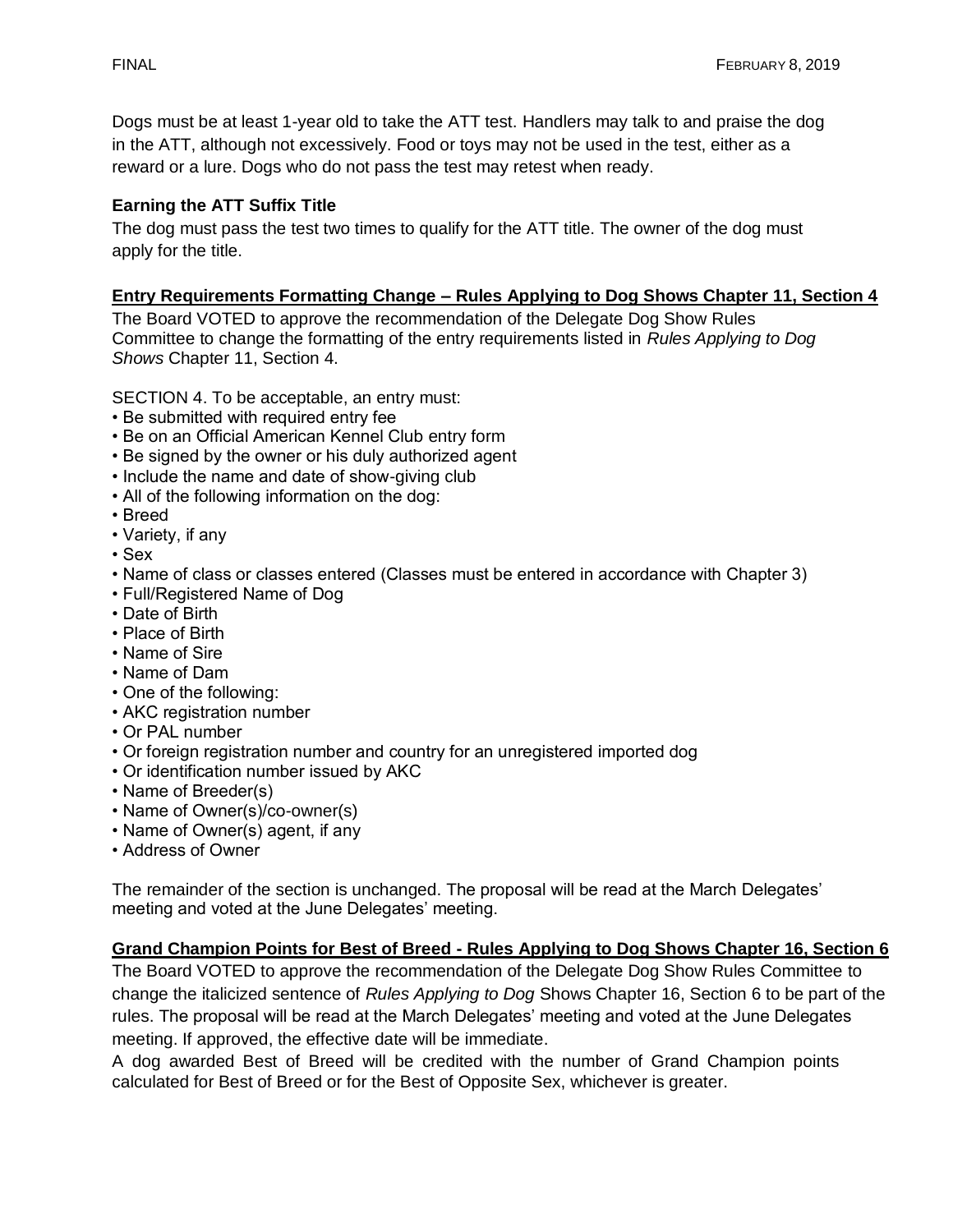# **Rules Applying to Dog Shows Chapter 11 Italics Changes**

The Board VOTED to approve the recommendation of the Delegate Dog Show Rules Committee to change parts of the italics in *Rules Applying to Dog Shows* Chapter 11, Sections 12 & 13 to become part of the rule. Additionally, the Dog Show Rules Committee is suggesting a few wording changes to these sections. These sections address the eligibility of superintendents, show secretaries, official veterinarians, and judges to exhibit. The proposal will

be read at the March Delegates meeting and voted at the June Delegates meeting.

#### SECTION 12

A Superintendent, an individual licensed to superintend events as an employee of the Superintendent, any other employee of the Superintendent, or any person residing in the same household as any of the foregoing, shall not exhibit or act as agent or handler, at any show held thirty days before or after a show which the Superintendent has been approved to service by The American Kennel Club.

Dogs owned wholly or in part by a Superintendent, an individual licensed to superintend events as an employee of the Superintendent, any other employee of the Superintendent, or any person residing in the same household as any of the foregoing, shall be ineligible to be entered at any show held thirty days before or after a show which the Superintendent has been approved to service by The American Kennel Club.

*For the purpose of this section, the employees of a Superintendent would include only those individuals who represent the Superintendent or superintending organization or dog shows.*

#### SECTION 13

For the purposes of this section, the members of an immediate family are one's spouse, domestic partner, parents, grandparents, children, grandchildren, siblings, mother-in-law, father-in-law, brothers-in-law, sisters-in-law, daughters-in-law, and sons-in-law; adopted, half, and step members are also included in immediate family.

The above will apply to judges of sweepstakes or futurities held with licensed or member shows exactly as it does to judges of regular competition at shows.

*This provision prohibiting judges or those residing in the same household from exhibiting on the same day does not apply to the judge of the Four-to-Six Month Competition or to Junior Showmanship only judges. Such judges may also exhibit on the day(s) they judge.*

#### **Rewording Catalog & Judges Book Entry Errors Rules Applying to Dog Shows Chapter 14, Section 8**

The Board VOTED to approve the recommendation of the Delegate Dog Show Rules Committee to reword *Rules Applying to Dog Shows* Chapter 14, Section 8 which addresses errors in entry information in the catalog and judge's book. The proposal will be read at the March Delegates meeting and voted at the June Delegates meeting.

SECTION 8. At the request of the owner or handler of an exhibit, any errors in the catalog and/or judge's book at any show, which are contrary to the information appearing on the entry form of that dog for that show, shall be corrected in the judge's book by the Show Secretary or the Superintendent prior to the judging and in the marked catalog to be sent to The American Kennel Club. Said dog may compete in all classes and for all prizes for which it was properly entered on the entry form.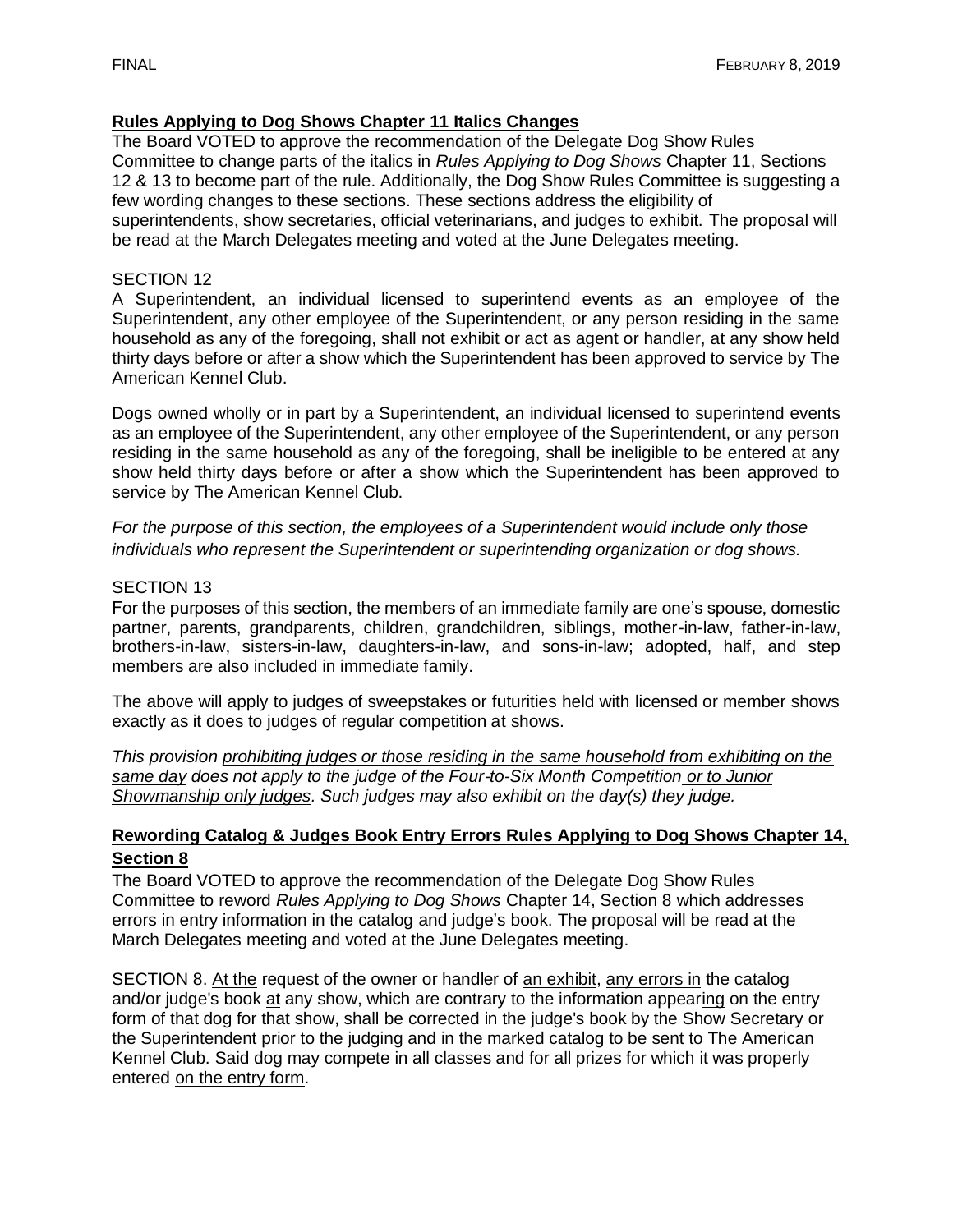# **Obedience Trial Champion Title Modifications**

The Board VOTED to amend Chapter 8, Sections 2 and 3 of the *Obedience Regulations* to make three modifications to the point schedule for earning the Obedience Trial Champion title. These changes are effective August 1, 2019.

# **Obedience Regulations, Chapter 8, Obedience Trial Championship.**

**Section 2. Championship Points.** Obedience Trial Championship points will be recorded for those dogs that have earned a first, second, third or fourth place ribbon competing in the Open B or Utility B class, according to the schedule of points established by the AKC Board of Directors. When counting the number of eligible dogs in competition, a dog that is disqualified or excused from the ring by the judge will not be included.

One (1) Championship point will be recorded for those dogs that earn a qualifying score of 197 or better in the Open B or Utility B class, if they did not earn points based on the Point Schedule.

Requirements for the Obedience Trial Champion are as follows: The dog must have won

- 1. 100 points
- 2. A first place in Utility B with at least three dogs in competition
- 3. A first place in Open B with at least five dogs in competition
- 4. An additional first place under the conditions of 2 or 3 above
- 5. All three first places under three different judges

Only one of the required first places may have been won at a specialty Show or a Junior Obedience Showcase.

**Section 3. Obedience Trial Champion Title.** The AKC will issue an Obedience Trial Champion certificate and will permit the use of the letters OTCH preceding the name of each dog that meets the requirements.

The letters OTCH will be followed by a numeric designation indicating the number of times a dog has met the requirements of the OTCH title as defined in these regulations (OTCH2, OTCH3, OTCH4, etc.).

#### **Section 5. Point Schedule. Open B**

| Number of<br><b>Dogs</b><br><b>Competing</b> | 1st            | 2nd            | 3rd                     | 4th            |
|----------------------------------------------|----------------|----------------|-------------------------|----------------|
| $5-9$                                        | $\overline{2}$ | <u>1</u>       | $\overline{1}$          | 0              |
| $10 - 14$                                    | 4              | 1              | $\overline{1}$          | 0              |
| 15-19                                        | 6              | $\overline{2}$ | $\overline{1}$          | 0              |
| $20 - 24$                                    | 10             | 3              | 1                       | $\overline{1}$ |
| $25 - 29$                                    | 14             | 4              | $\overline{2}$          | $\overline{1}$ |
| 30-34                                        | 18             | 5              | $\overline{2}$          | $\overline{1}$ |
| 35-39                                        | 22             | $\overline{7}$ | 3                       | 1              |
| $40 - 44$                                    | 26             | 9              | $\overline{\mathbf{4}}$ | $\overline{2}$ |
| 45-49                                        | 30             | 11             | 5                       | $\overline{2}$ |
| 50-64                                        | 34             | 13             | 6                       | $\overline{3}$ |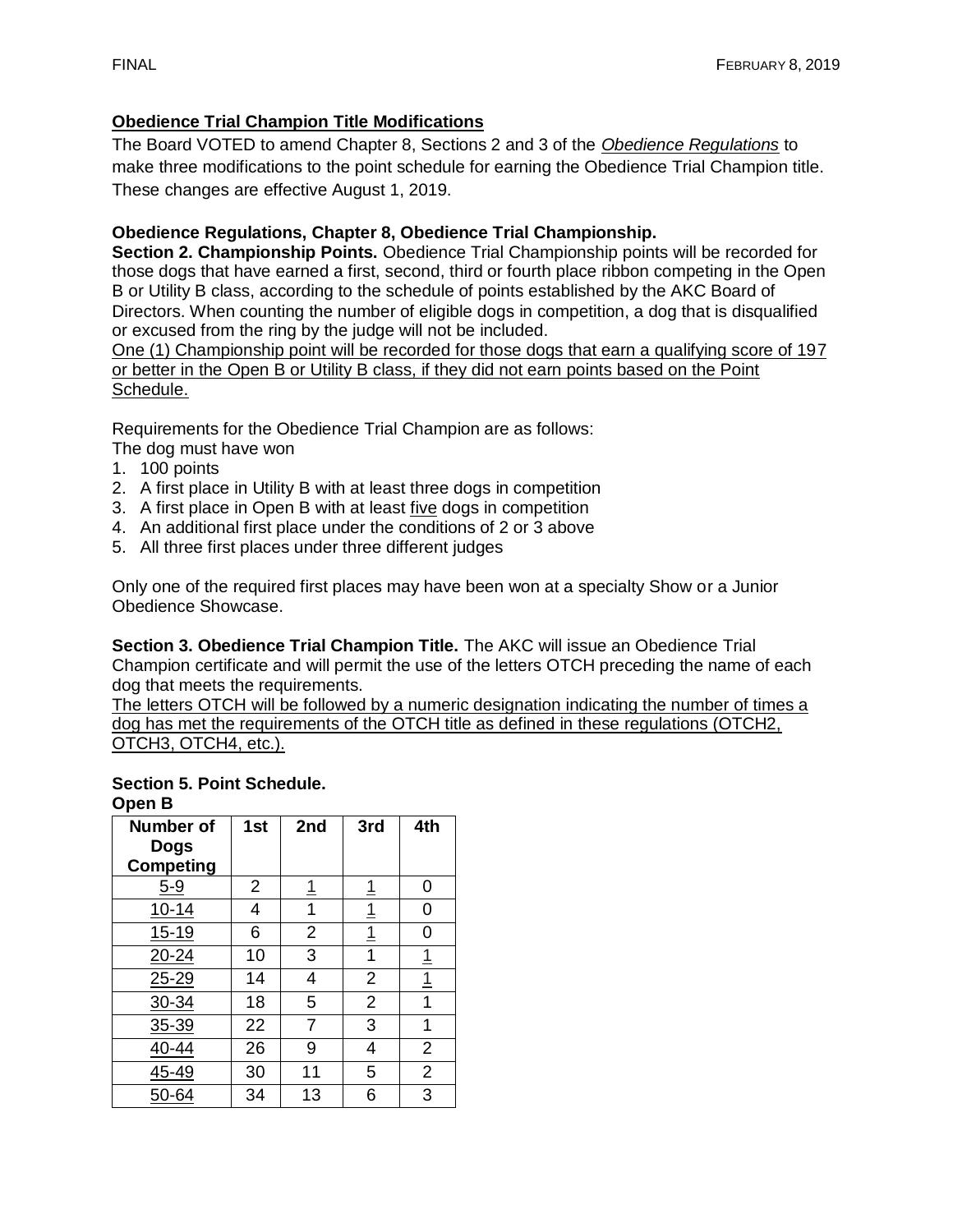# **Group Club Special Attractions at Multiple Shows in One Day**

The Board VOTED to approve a Staff recommendation to change the Multiple Shows in One Day policy to allow group clubs to offer special attractions at both of their events.

# **Tracking – "Making Life Easier" Recommendations**

The Board VOTED to amend the *Tracking Regulations* with five tracking recommendations meant to address issues and questions that have been raised by the tracking community regarding participation in the sport.

- 1. Allowing the Tracking Test secretary to enter the test
- 2. Extending the Tracking Certification expiration date
- 3. Adding to the Pool of Tracking Certification Judges
- 4. Allow Dogs with Physical Challenges to Participate in Tracking
- 5. Clarifying the Combined Test limits

## **Tracking Regulations, General Regulations, Chapter 1.**

**Section 12. Dogs that May Not Compete.** No dog less than six (6) months of age may participate in tracking events. No dog belonging wholly or in part to a judge, test secretary, test chair, chief tracklayer, superintendent, or any member of such a person's household, may be entered in any tracking test at which such person officiates or is scheduled to officiate. Nor may they handle or act as agent for any dog entered at that tracking test.

If allowed by the host club, the tracking test secretary may enter dogs owned or co-owned by the secretary and may handle dogs in the tracking test. The secretary's priority must be the handling of official secretary duties in a timely manner. If participation in the test interferes with these duties, other arrangements for handling dogs must be made.

The official veterinarians will not exhibit or act as agent or handle at the test, and dogs owned wholly or in part by them will not be eligible to be entered at the test.

No dog owned wholly or in part by a superintendent, any employee of that superintendent, or any person residing in the same household as any of the foregoing will be eligible to be entered at any test held 30 days before or after a test that the superintendent has been approved to service by the AKC. Nor may that person exhibit or act as an agent or handler.

For the purpose of this section, the employees of a superintendent include only those individuals who represent the superintendent or superintending organization at dog shows.

#### **Section 13. Disqualification, Ineligibility, Excusal, and Change in Appearance of Dogs.** *(Paragraph 9)*

Any dog that is lame at a tracking test may not compete. Lameness is defined as any derangement of normal movement, disabled or with impaired freedom of movement. The judge must determine, without a veterinarian's opinion, whether a dog is lame. If the judge deems a dog lame, that judge will excuse the dog from competing and will mark the judge's book "Excused-lame." However, dogs with physical challenges (including amputees) disfigured as the result of an accident or injury, but otherwise qualified shall be eligible, provided the disfigurement does not interfere with functional movement and if in the opinion of the judge, the dog displays no signs of physical discomfort and can safely complete the test.

**Section 17. Drawing for Entries and Alternates List.** Entries for a tracking test will be accepted until the official closing date and time, even if the advertised test limit has been reached. A random drawing of all entries, to determine which dogs will participate in the test, will be held within 48 hours after the closing date and time. The drawing will be open to all interested persons. The test secretary will draw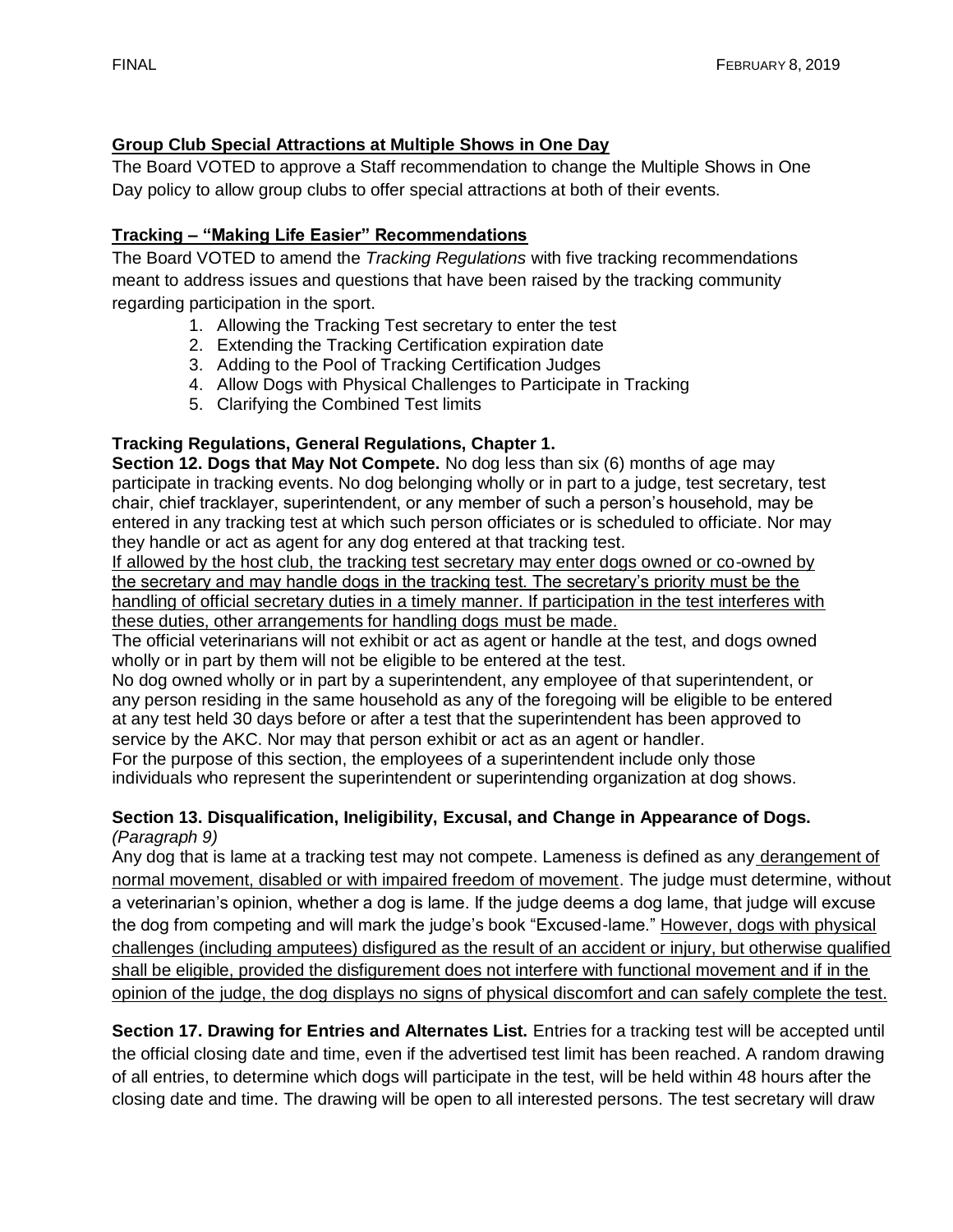entries on the date, hour, and location specified in the premium list and ensure the draw is conducted in a random and impartial manner. In cases where the test secretary is entered in the test, the drawing for entries must be conducted by another member of the event committee. If the advertised limit is not reached, a drawing is optional. The results of the draw will be made available to the people present at the draw.

**Section 19. Judging Assignments.** Each dog must be judged by two judges. The maximum number of dogs two judges may test ata TDor TDU test in one day is twelve (12). The maximum number of dogs two judges may judge at a TDX test in one day is six (6). The maximum number of dogs two judges may judge at aVST test in one day is eight(8).

When more than one test is offered on the same day, the following substitution factor will be in effect:  $2 TDs = 1 TDX$ 

- 2 TDUs=1 TDX
- $2 TDs = 1 VST$
- 2TDUs=1VST
- $1 TDX = 1 VST$

At any combined test(s), which may include VST, the maximum number of dogs two judges may test in one day will be equal to twelve (12) TDs, twelve (12) TDUs, or six (6) TDXs. The following are the limits for combined tests (may be less):

 Up to 2 TD/TDU with up to 5 TDX or 5 VST entries. Up to 4 TD/TDU with up to 4 TDX or 4 VST entries. Up to 6 TD/TDU with up to 3 TDX or 3 VST entries. Up to 8 TD/TDU with up to 2 TDX or 2 VST entries. Up to 10 TD/TDU with up to 1 TDX or 1 VST entry. TDX tracks combined with VST tracks are limited to 6 entries.

# **Chapter 2, Regulations for Performance and Judging.**

**Section 9. Drawing for Tracks.** Prior to the draw for test day running order, the judges will be provided with the catalog number, breed, sex, and AKC number

for each dog entered. To determine the order of running for each participant, the test secretary, with one or both of the judges present, will assemble the

participants just prior to starting time for a drawing by lot of the assigned catalog numbers. In cases where the test secretary is entered in the test, the drawing for tracks must be conducted by another member of the event committee. Once the numbers have been drawn, they may not be exchanged, except under unusual circumstances and only with the judges' approval. Any such exchanges must be fully reported in the judges' books.

# **Chapter 3, Tracking Dog Test.**

**Section 2. Certification.** A written statement must accompany each entry for a licensed or member tracking test for any dog that has not previously passed an AKC TD or TDU test. This statement must be dated within two years of the date the test is to be held, signed by either a person approved to judge tracking tests, or by a person/evaluator who has handled a dog to a TDX or VST title within the last ten (10) years, and must certify that the dog has satisfactorily performed a certification test.

The certification test will be of a complexity equivalent to the TD or TDU test and will take place under conditions similar to such a test. A dog that does not satisfactorily complete the certification test in its entirety will not be certified.

A dog that fails a tracking test may not be re-certified by one of the judges based on its performance at that test, regardless of how close the dog came to passing.

It is permissible for a dog to be entered under the certifying judge.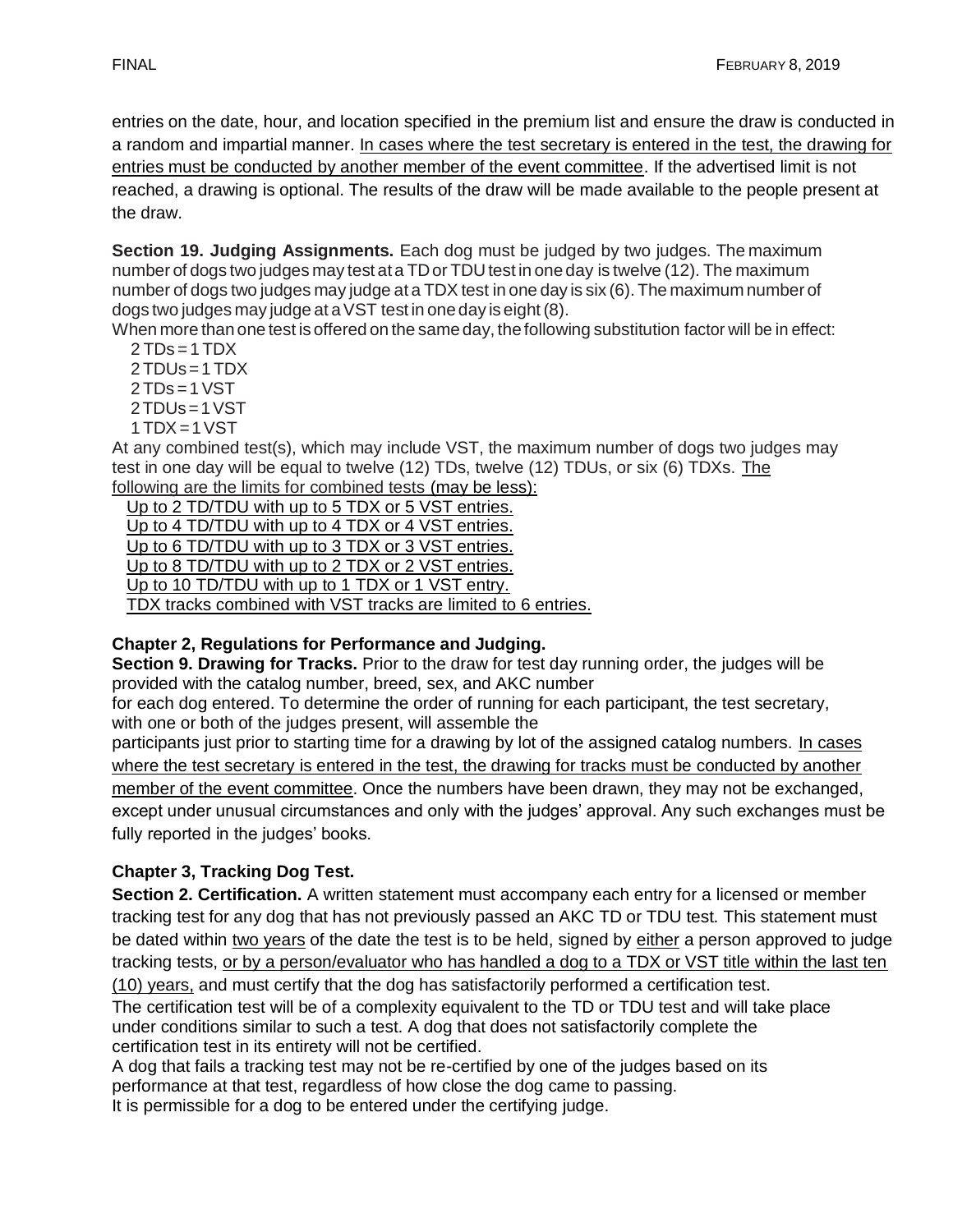Judges who wish to enter a TD test are subject to the same requirements as other entrants. Judges/evaluators will not provide certification to any dogs they own wholly or in part. The certification statement signed by a provisional or approved tracking judge, or an evaluator, should be worded similarly to the following:

"I have observed the tracking performance of (registered name, AKC registration number, breed) on a track of equivalent complexity and under conditions similar to a regulation AKC TD and/or TDU track. I hereby certify that the dog performed the certification test in its entirety and is ready to participate in an AKC licensed or member TD and/or TDU tracking test."

- 1. Date of certification test;
- 2. Original signature of judge or evaluator;
- 3. Judge's/Evaluator's typed or printed name;
- 4. Judge's number
- 5. Evaluator's address, Email & Phone No.

The judge/evaluator will provide four (4) certification statements based on the dog's completion of one certification test. Should the dog fail at four (4) successive licensed or member tracking tests within the twenty-four (24)-month period, the dog must be recertified in order to be eligible to enter additional licensed or member club tracking tests.

The statements certifying the dog's ability to follow a track must be originals. They cannot be used again, and they must be retained by the test-giving club with the entry forms.

In unusual circumstances, the AKC, through its Companion Events department, may issue tracking certifications based on statements provided by the handler concerning the dog's tracking ability.

## **Chapter 7, Optional Titling Tracking Test, Tracking Dog Urban.**

**Section 2. Certification.** A written statement must accompany each entry for a licensed or member tracking test for any dog that has not previously passed an AKC TD or TDU test. This statement must be dated within two years of the date the test is to be held, signed by a person approved to judge tracking tests, or by a person/evaluator who has handled a dog to a TDX or VST title within the last ten (10) years and must certify that the dog has satisfactorily performed a certification test.

The certification test will be of a complexity equivalent to the TD or TDU test and will take place under conditions similar to such a test. A dog that does not satisfactorily complete the certification test in its entirety will not be certified.

A dog that fails a TDU test may not be re-certified by one of the judges based on its performance at that test, regardless of how close the dog came to passing.

It is permissible for a dog to be entered under the certifying judge.

Judges who wish to enter a TDU test are subject to the same requirements as other entrants. Judges/evaluators will not provide certification to any dogs they own wholly or in part.

The certification statement signed by a provisional or approved tracking judge, or evaluator, should be worded similarly to the following:

"I have observed the tracking performance of (registered name, AKC registration number, and breed) on a track of equivalent complexity and under conditions similar to a regulation AKC TD and/or TDU track. I hereby certify that the dog performed the certification test in its entirety and is ready to participate in an AKC licensed or member TD and/or TDU tracking test."

- 1. Date of certification test;
- 2. Original signature of judge or evaluator;
- 3. Judge's or Evaluator's typed or printed name;
- 4. Judge's number.
- 5. Evaluator's address, Email & Phone No.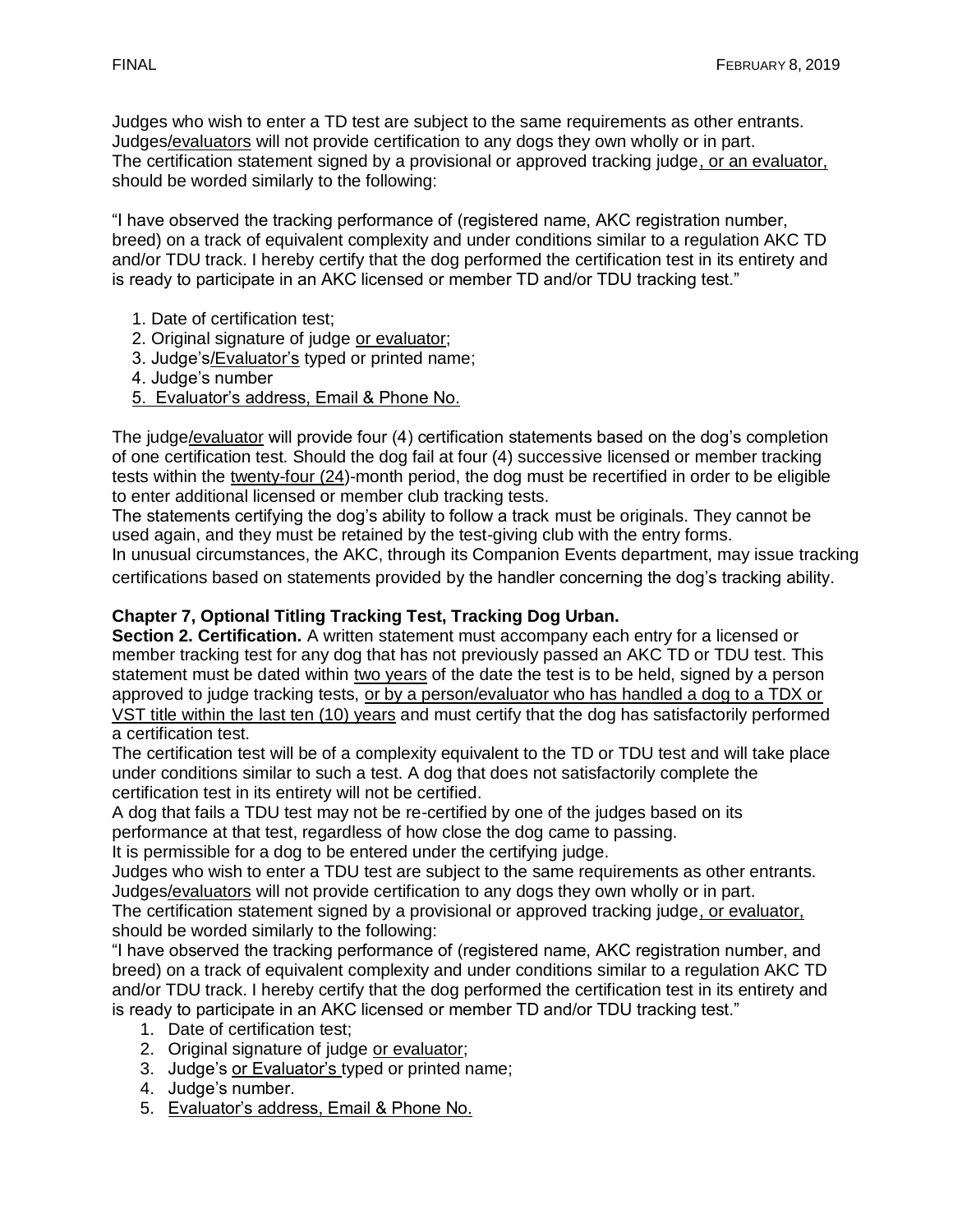The judge/evaluator will provide four (4) certification statements based on the dog's completion of one certification test. Should the dog fail at four (4) successive licensed or member tracking tests within the twenty-four (24)-month period, the dog must be recertified in order to be eligible to enter additional licensed or member club tracking tests.

The statements certifying the dog's ability to follow a track must be originals. They cannot be used again, and they must be retained by the test-giving club with the entry forms.

In unusual circumstances, the AKC, through its Companion Events department, may issue tracking certifications based on statements provided by the handler concerning the dog's tracking ability.

The Companion Events Delegate Committee discussed the Tracking Regulations recommendations at their December 2018 meeting and voted in favor of all changes, with only a request to modify item #3 to allow any person that has put a TDX or VST title on a dog within the past ten (10) years to perform certifications.

# **Retriever Field Trials – Exempt First Dog of a Series**

The Board VOTED to approve a recommendation from the Retriever Field Trial Advisory Committee to amend the *Field Trial Rules and Standard Procedure for Retrievers,* Chapter 14, Section 4 to automatically exempt any dog selected as the first dog to run in a series who previously ran as the first dog in an earlier series of the same stake at the same trial. The dog having the next sequential entry number would replace the exempt dog as the first dog to run in the series. This amendment will be read at the March Delegates' meeting and voted on at the June Delegates' meeting. If approved by the Delegate body, the effective date will be upon communication to the clubs.

# FIELD TRIAL RULES AND STANDARD PROCEDURE FOR RETRIEVERS

Proposed Regulations (Line In)

Chapter 14. Rules for Retriever Field Trials Section 4. (2nd paragraph)

The objective of rotation is to spread the burden or benefit of running early equitably among the competing dogs. The Judges shall select the particular system of rotation to be used, and the system selected shall be publicly announced by the Judges and/or Marshal before the commencement of the stake to which the rotation will apply. If any dog, by consequence of the rotation, is designated to run first twice in the same stake, at the same field trial, he should be exempt from that obligation. In such an instance, said dog will be passed over and the next number in the callbacks shall be first. For example, if #22 had started a previous series and by some chance came up again to be first on a subsequent series in the same stake, at the same field trial, he would be passed over and the next dog in the sequence would be first (#23 or the next number in the callbacks)"

# **Irish Red and White Setter Proposed Breed Standard Revision**

The Board VOTED to approve the proposed revisions to the Irish Red and White Setter Standard submitted by the Irish Red and White Setter Association of America, (IRWSAA). The club may proceed to ballot the membership in accordance with the IRWSAA Constitution and Bylaws.